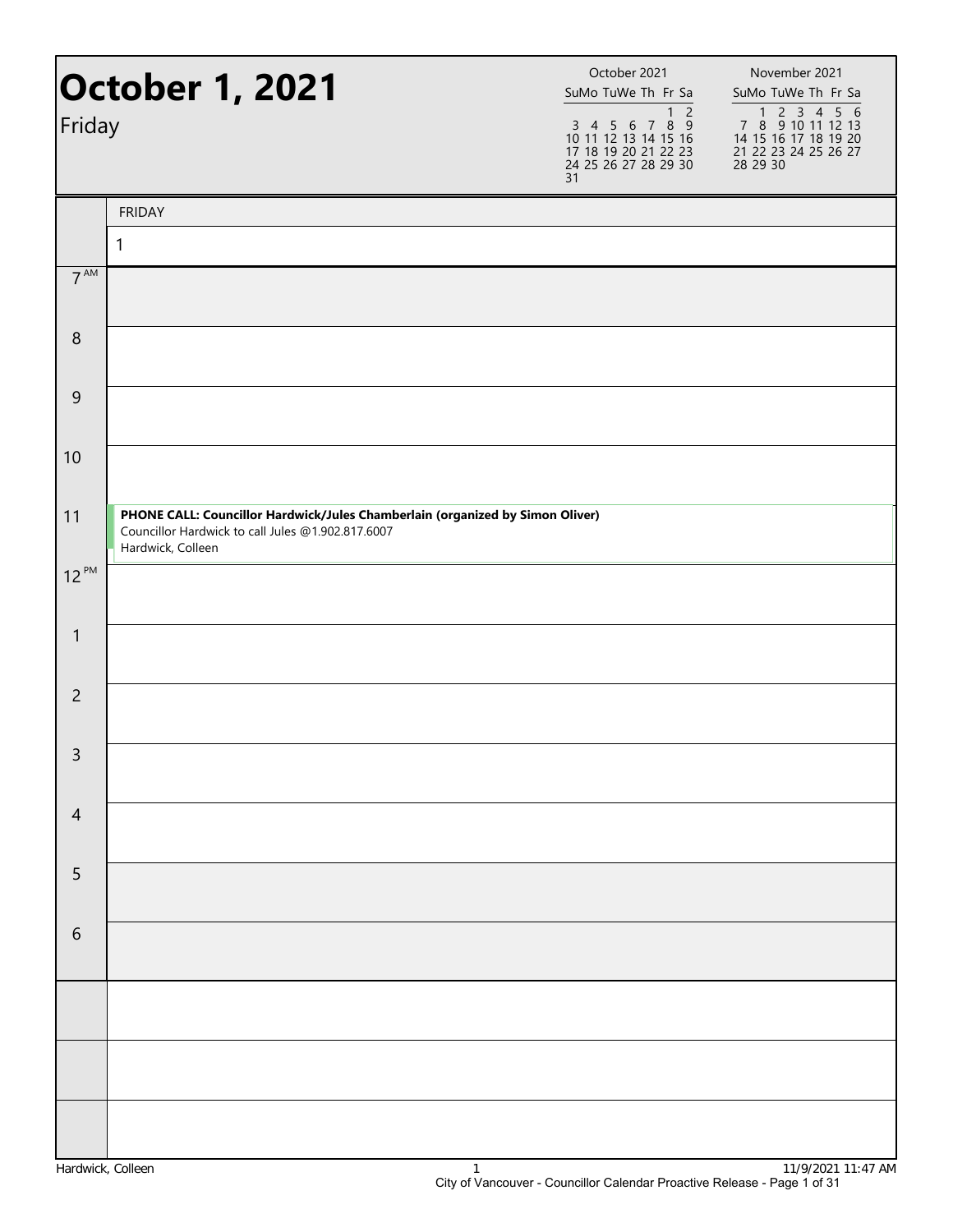| Saturday         | <b>October 2, 2021</b>                                                                                                                  | October 2021<br>SuMo TuWe Th Fr Sa<br>1 <sub>2</sub><br>3 4 5 6 7 8 9<br>10 11 12 13 14 15 16<br>17 18 19 20 21 22 23<br>24 25 26 27 28 29 30<br>31 | November 2021<br>SuMo TuWe Th Fr Sa<br>7 8 9 10 11 12 13<br>14 15 16 17 18 19 20<br>21 22 23 24 25 26 27<br>28 29 30 |
|------------------|-----------------------------------------------------------------------------------------------------------------------------------------|-----------------------------------------------------------------------------------------------------------------------------------------------------|----------------------------------------------------------------------------------------------------------------------|
|                  | SATURDAY                                                                                                                                |                                                                                                                                                     |                                                                                                                      |
|                  | $\overline{2}$                                                                                                                          |                                                                                                                                                     |                                                                                                                      |
| 7 <sup>AM</sup>  |                                                                                                                                         |                                                                                                                                                     |                                                                                                                      |
| $\boldsymbol{8}$ |                                                                                                                                         |                                                                                                                                                     |                                                                                                                      |
| 9                |                                                                                                                                         |                                                                                                                                                     |                                                                                                                      |
| 10               |                                                                                                                                         |                                                                                                                                                     |                                                                                                                      |
| 11               |                                                                                                                                         |                                                                                                                                                     |                                                                                                                      |
| $12^{PM}$        |                                                                                                                                         |                                                                                                                                                     |                                                                                                                      |
| $\mathbf{1}$     |                                                                                                                                         |                                                                                                                                                     |                                                                                                                      |
| $\overline{2}$   | <b>TENTATIVE: Freedom of the City Ceremony</b><br>Vancouver City Hall, followed by a smoker at Bessborough Armoury<br>Hardwick, Colleen |                                                                                                                                                     |                                                                                                                      |
| 3                |                                                                                                                                         |                                                                                                                                                     |                                                                                                                      |
| $\overline{4}$   |                                                                                                                                         |                                                                                                                                                     |                                                                                                                      |
| 5                |                                                                                                                                         |                                                                                                                                                     |                                                                                                                      |
| $\sqrt{6}$       |                                                                                                                                         |                                                                                                                                                     |                                                                                                                      |
|                  |                                                                                                                                         |                                                                                                                                                     |                                                                                                                      |
|                  |                                                                                                                                         |                                                                                                                                                     |                                                                                                                      |
|                  |                                                                                                                                         |                                                                                                                                                     |                                                                                                                      |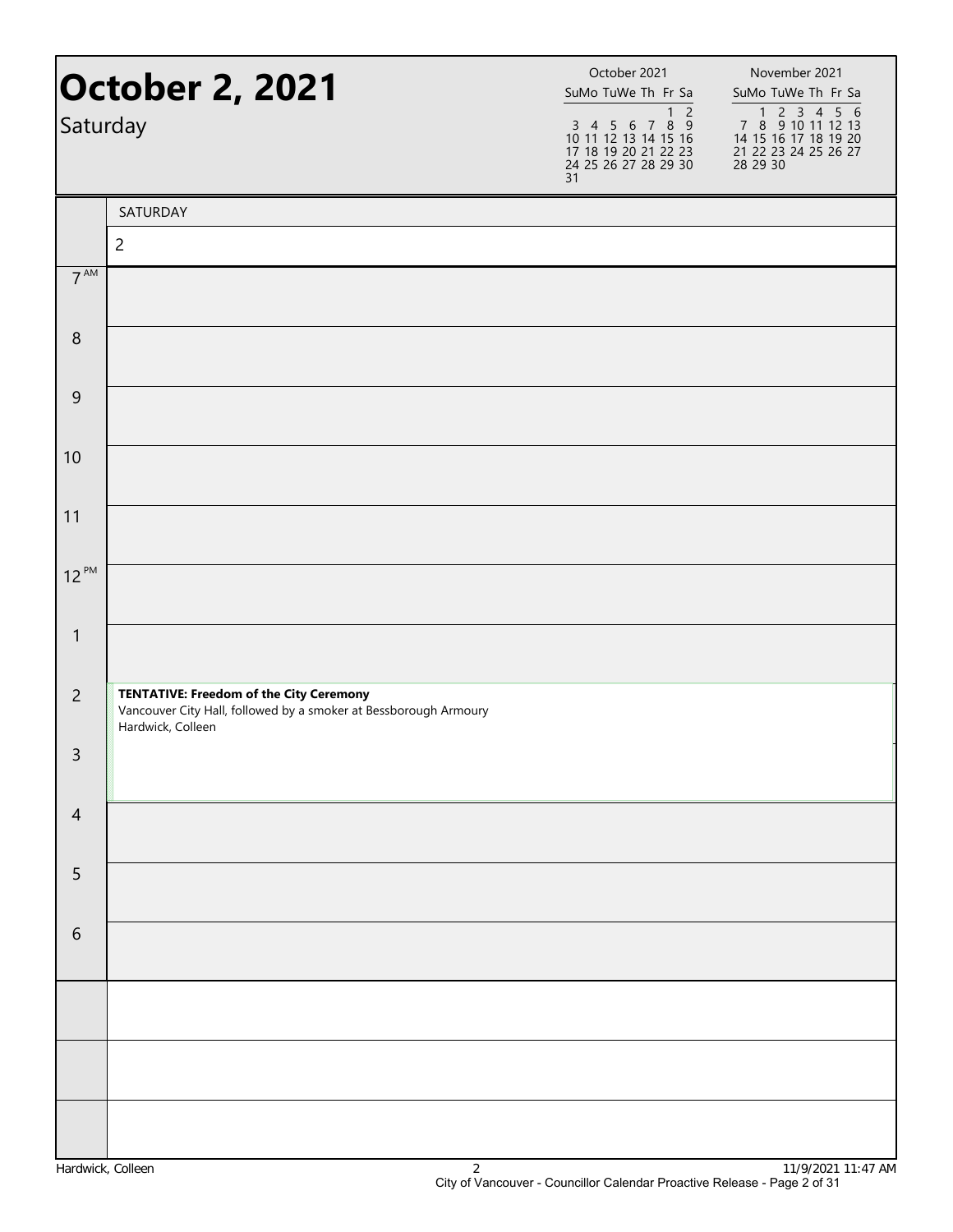| <b>October 3, 2021</b><br>Sunday |              | October 2021<br>SuMo TuWe Th Fr Sa<br>$1\quad2$<br>$\begin{array}{cccccc}\n3 & 4 & 5 & 6 & 7 & 8 & 9 \\ 10 & 11 & 12 & 13 & 14 & 15 & 16\n\end{array}$<br>17 18 19 20 21 22 23<br>24 25 26 27 28 29 30<br>31 | November 2021<br>SuMo TuWe Th Fr Sa<br>1 2 3 4 5 6<br>7 8 9 10 11 12 13<br>14 15 16 17 18 19 20<br>21 22 23 24 25 26 27<br>28 29 30 |
|----------------------------------|--------------|--------------------------------------------------------------------------------------------------------------------------------------------------------------------------------------------------------------|-------------------------------------------------------------------------------------------------------------------------------------|
|                                  | SUNDAY       |                                                                                                                                                                                                              |                                                                                                                                     |
|                                  | $\mathsf{3}$ |                                                                                                                                                                                                              |                                                                                                                                     |
| $7^{\text{AM}}$                  |              |                                                                                                                                                                                                              |                                                                                                                                     |
| $\,8\,$                          |              |                                                                                                                                                                                                              |                                                                                                                                     |
| $\overline{9}$                   |              |                                                                                                                                                                                                              |                                                                                                                                     |
| 10                               |              |                                                                                                                                                                                                              |                                                                                                                                     |
| 11                               |              |                                                                                                                                                                                                              |                                                                                                                                     |
| $12^{PM}$                        |              |                                                                                                                                                                                                              |                                                                                                                                     |
| $\mathbf{1}$                     |              |                                                                                                                                                                                                              |                                                                                                                                     |
| $\overline{2}$                   |              |                                                                                                                                                                                                              |                                                                                                                                     |
| $\mathsf{3}$                     |              |                                                                                                                                                                                                              |                                                                                                                                     |
| $\overline{4}$                   |              |                                                                                                                                                                                                              |                                                                                                                                     |
| 5                                |              |                                                                                                                                                                                                              |                                                                                                                                     |
| $\sqrt{6}$                       |              |                                                                                                                                                                                                              |                                                                                                                                     |
|                                  |              |                                                                                                                                                                                                              |                                                                                                                                     |
|                                  |              |                                                                                                                                                                                                              |                                                                                                                                     |
|                                  |              |                                                                                                                                                                                                              |                                                                                                                                     |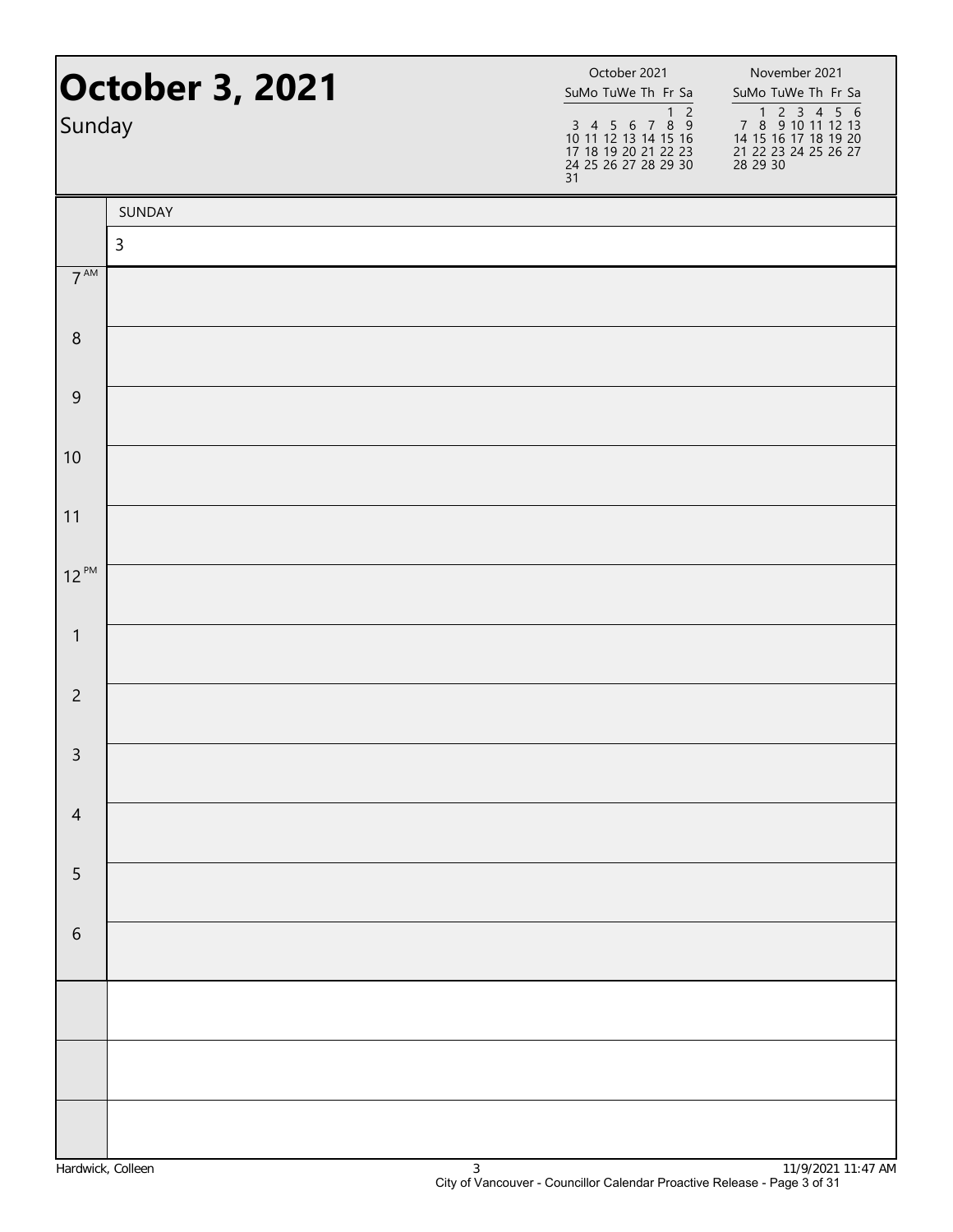| Monday           | <b>October 4, 2021</b>                                                                                                                                                                                                     |                                                                                               | October 2021<br>SuMo TuWe Th Fr Sa<br>17 18 19 20 21 22 23<br>24 25 26 27 28 29 30<br>31 | $\overline{c}$<br>1<br>3 4 5 6 7 8 9<br>10 11 12 13 14 15 16 | November 2021<br>SuMo TuWe Th Fr Sa<br>1 2 3 4 5 6<br>7 8 9 10 11 12 13<br>14 15 16 17 18 19 20<br>21 22 23 24 25 26 27<br>28 29 30 |
|------------------|----------------------------------------------------------------------------------------------------------------------------------------------------------------------------------------------------------------------------|-----------------------------------------------------------------------------------------------|------------------------------------------------------------------------------------------|--------------------------------------------------------------|-------------------------------------------------------------------------------------------------------------------------------------|
|                  | <b>MONDAY</b>                                                                                                                                                                                                              |                                                                                               |                                                                                          |                                                              |                                                                                                                                     |
|                  | 4<br>Submit Draft Motion for Staff Feedback by 5pm for October 19th Council (See Link Below) - Councillor's Meeting Calendar<br>Submit Draft Motion for Staff Feedback by 5pm for October 19th Council - Hardwick, Colleen |                                                                                               |                                                                                          |                                                              |                                                                                                                                     |
| 7 <sup>AM</sup>  |                                                                                                                                                                                                                            |                                                                                               |                                                                                          |                                                              |                                                                                                                                     |
| 8                |                                                                                                                                                                                                                            |                                                                                               |                                                                                          |                                                              |                                                                                                                                     |
| 9                | [EXT] Updated invitation: PlaceSpeak<br>Team-wide scrum @ Weekly from 9am to<br>Colleen Hardwick<br>↷                                                                                                                      | [EXT] Updated invitation: Team-wide<br>scrum @ Weekly from 9am to 10am on<br>Colleen Hardwick | ↔                                                                                        | s.22(1)<br>Colleen Hardwick                                  | Invitation: Team-wide scrum @ Weekly fro<br>or SKYPE<br>$O$ $\theta$ $\theta$                                                       |
| 10               |                                                                                                                                                                                                                            |                                                                                               |                                                                                          |                                                              |                                                                                                                                     |
| 11               |                                                                                                                                                                                                                            |                                                                                               |                                                                                          |                                                              |                                                                                                                                     |
| 12 <sup>PM</sup> |                                                                                                                                                                                                                            |                                                                                               |                                                                                          |                                                              |                                                                                                                                     |
| $\mathbf{1}$     | Staff/Council Briefing - 1:00 pm-2:00 pm- Future of False Creek<br>South/2:00pm-3:00pm-Water Demand Management<br>Strategy/3pm pm-3:30 pm-Regional Economic Prosperity                                                     |                                                                                               | South/2:00pm-3:00pm-Water Demand Management                                              |                                                              | Staff/Council Briefing - 1:00 pm-2:00 pm- Future of False Creek<br>Strategy/3pm pm-3:30 pm-Regional Economic Prosperity             |
| $\overline{2}$   | <b>Service (REPS) Update</b><br>Webex<br>Hardwick, Colleen                                                                                                                                                                 |                                                                                               | <b>Service (REPS) Update</b><br>Webex online<br>Hildebrandt, Tina                        |                                                              |                                                                                                                                     |
| 3                |                                                                                                                                                                                                                            |                                                                                               |                                                                                          |                                                              |                                                                                                                                     |
| 4                |                                                                                                                                                                                                                            |                                                                                               |                                                                                          |                                                              |                                                                                                                                     |
| 5                | <b>Councillors Dominato/Hardwick/Kirby-Yung</b><br>Hardwick, Colleen                                                                                                                                                       |                                                                                               |                                                                                          |                                                              |                                                                                                                                     |
| 6                |                                                                                                                                                                                                                            |                                                                                               |                                                                                          |                                                              |                                                                                                                                     |
|                  |                                                                                                                                                                                                                            |                                                                                               |                                                                                          |                                                              |                                                                                                                                     |
|                  |                                                                                                                                                                                                                            |                                                                                               |                                                                                          |                                                              |                                                                                                                                     |
|                  |                                                                                                                                                                                                                            |                                                                                               |                                                                                          |                                                              |                                                                                                                                     |
|                  |                                                                                                                                                                                                                            |                                                                                               |                                                                                          |                                                              |                                                                                                                                     |
|                  |                                                                                                                                                                                                                            |                                                                                               |                                                                                          |                                                              |                                                                                                                                     |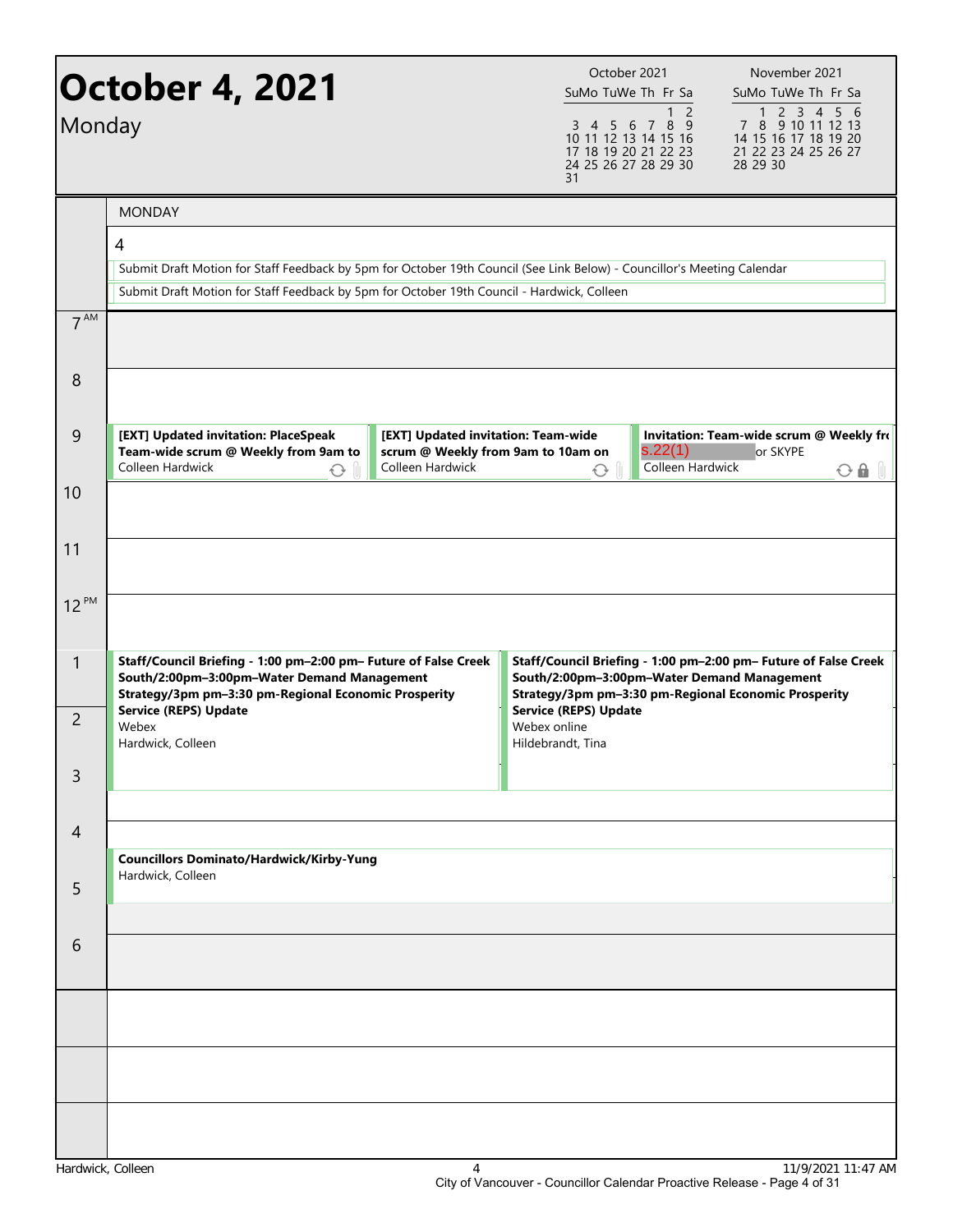| Tuesday           | <b>October 5, 2021</b><br><b>TUESDAY</b>                         |                                                                                                                                  | October 2021<br>SuMo TuWe Th Fr Sa<br>1 <sub>2</sub><br>3 4 5 6 7 8 9<br>10 11 12 13 14 15 16<br>17 18 19 20 21 22 23<br>24 25 26 27 28 29 30<br>31 | November 2021<br>SuMo TuWe Th Fr Sa<br>7 3 4 4 5 6 7 8 9 10 11 12 13<br>14 15 16 17 18 19 20<br>21 22 23 24 25 26 27<br>28 29 30 |
|-------------------|------------------------------------------------------------------|----------------------------------------------------------------------------------------------------------------------------------|-----------------------------------------------------------------------------------------------------------------------------------------------------|----------------------------------------------------------------------------------------------------------------------------------|
|                   | 5                                                                |                                                                                                                                  |                                                                                                                                                     |                                                                                                                                  |
|                   |                                                                  | Notice of Motion presented under Notice of Council Member's Motion at Council meeting - October 19th Council - Hardwick, Colleen |                                                                                                                                                     |                                                                                                                                  |
| 7 <sup>AM</sup>   |                                                                  |                                                                                                                                  |                                                                                                                                                     |                                                                                                                                  |
| 8                 |                                                                  |                                                                                                                                  |                                                                                                                                                     |                                                                                                                                  |
| $\overline{9}$    | Council                                                          | <b>In Person Council</b>                                                                                                         |                                                                                                                                                     |                                                                                                                                  |
| 10                | Council Chamber<br><b>CC Meeting Requests</b>                    | Council Chamber<br>Hardwick, Colleen                                                                                             |                                                                                                                                                     |                                                                                                                                  |
| 11                | <b>Special Council</b><br>Webex - See Below<br>Hardwick, Colleen |                                                                                                                                  | <b>Special Council - October 5,</b><br>2021<br>WebEx Online<br>Dragnea, Irina                                                                       |                                                                                                                                  |
| $12^{PM}$         |                                                                  |                                                                                                                                  |                                                                                                                                                     |                                                                                                                                  |
| 1                 |                                                                  | In Camera - October 5, 2021<br>WebEx Online<br>Swanston, Denise                                                                  |                                                                                                                                                     | In Camera - October 5, 2021<br>WebEx Online<br>Hardwick, Colleen                                                                 |
| $\overline{2}$    |                                                                  |                                                                                                                                  |                                                                                                                                                     |                                                                                                                                  |
| 3                 |                                                                  |                                                                                                                                  |                                                                                                                                                     |                                                                                                                                  |
| $\overline{4}$    |                                                                  |                                                                                                                                  |                                                                                                                                                     |                                                                                                                                  |
| 5                 |                                                                  |                                                                                                                                  |                                                                                                                                                     |                                                                                                                                  |
| 6                 | <b>Public Hearing</b><br>Webex - See Below<br>Hardwick, Colleen  |                                                                                                                                  | Public Hearing - October 5, 2021<br>WebEx Online<br>Kennett, Bonnie                                                                                 |                                                                                                                                  |
|                   |                                                                  |                                                                                                                                  |                                                                                                                                                     |                                                                                                                                  |
|                   |                                                                  |                                                                                                                                  |                                                                                                                                                     |                                                                                                                                  |
|                   |                                                                  |                                                                                                                                  |                                                                                                                                                     |                                                                                                                                  |
| Hardwick, Colleen |                                                                  | 5                                                                                                                                | City of Vancouver - Councillor Calendar Proactive Release - Page 5 of 31                                                                            | 11/9/2021 11:47 AM                                                                                                               |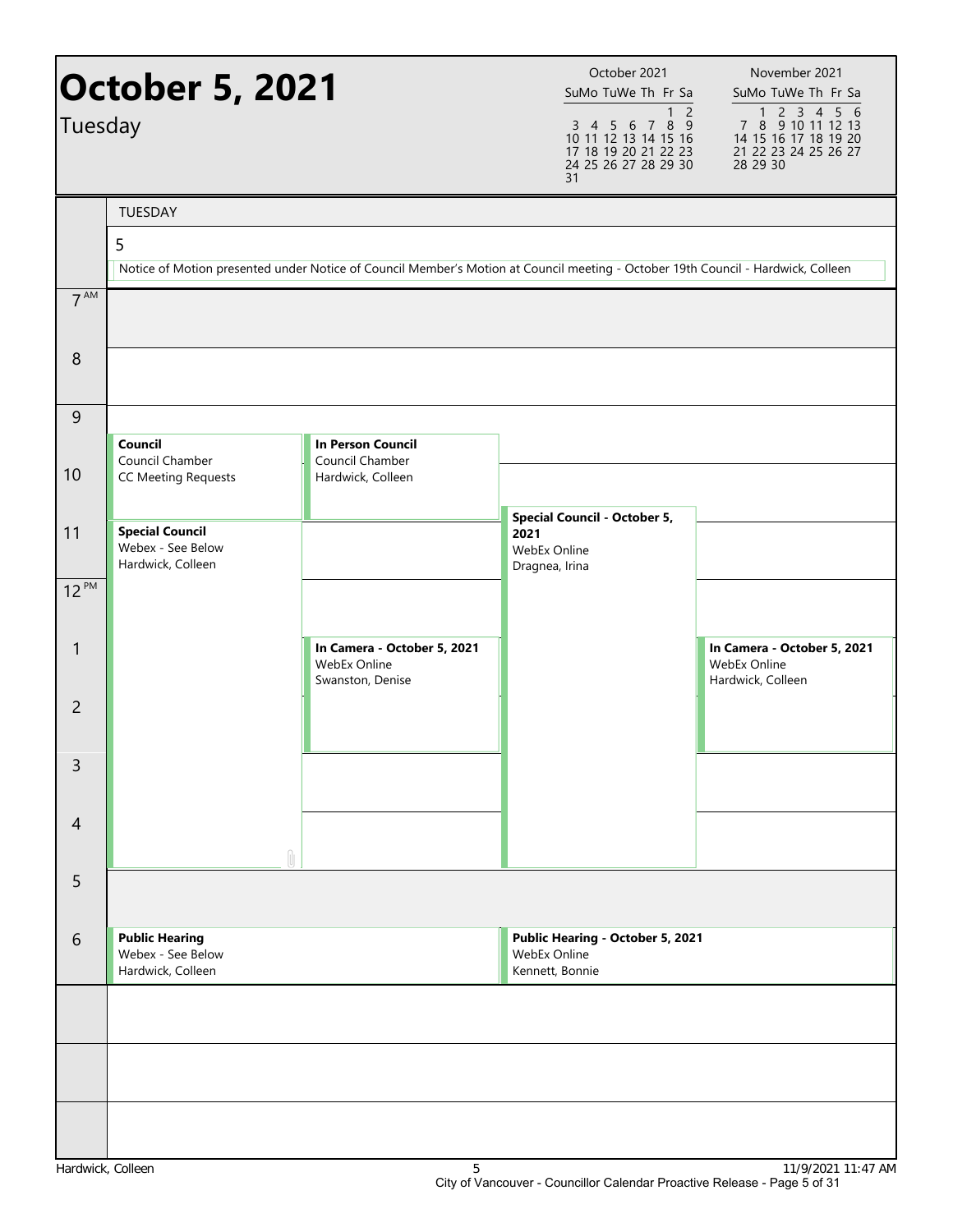|                 | <b>October 6, 2021</b><br>Wednesday                                                                                    |                                                 | October 2021<br>SuMo TuWe Th Fr Sa<br>$3 \quad 4 \quad 5 \quad 6$<br>10 11 12 13 14 15 16<br>17 18 19 20 21 22 23<br>24 25 26 27 28 29 30<br>31 | $\overline{2}$<br>1<br>7 8 9 | November 2021<br>SuMo TuWe Th Fr Sa<br>7 8 9 10 11 12 13<br>14 15 16 17 18 19 20<br>21 22 23 24 25 26 27<br>28 29 30 |
|-----------------|------------------------------------------------------------------------------------------------------------------------|-------------------------------------------------|-------------------------------------------------------------------------------------------------------------------------------------------------|------------------------------|----------------------------------------------------------------------------------------------------------------------|
|                 | WEDNESDAY                                                                                                              |                                                 |                                                                                                                                                 |                              |                                                                                                                      |
|                 | 6                                                                                                                      |                                                 |                                                                                                                                                 |                              |                                                                                                                      |
| 7 <sup>AM</sup> |                                                                                                                        |                                                 |                                                                                                                                                 |                              |                                                                                                                      |
| $8\phantom{1}$  |                                                                                                                        |                                                 |                                                                                                                                                 |                              |                                                                                                                      |
| $\overline{9}$  | Reconvened Special Council - October 6,<br>2021<br>Webex Online                                                        | Reconvened Special Council - October 6,<br>2021 |                                                                                                                                                 |                              |                                                                                                                      |
| 10              | Burke, Teresita                                                                                                        | Webex<br>Hardwick, Colleen                      |                                                                                                                                                 |                              |                                                                                                                      |
| 11              |                                                                                                                        |                                                 |                                                                                                                                                 |                              |                                                                                                                      |
| $12^{PM}$       |                                                                                                                        |                                                 |                                                                                                                                                 |                              |                                                                                                                      |
| $\mathbf{1}$    |                                                                                                                        |                                                 |                                                                                                                                                 |                              |                                                                                                                      |
| $\overline{2}$  |                                                                                                                        |                                                 |                                                                                                                                                 |                              |                                                                                                                      |
| 3               |                                                                                                                        |                                                 |                                                                                                                                                 |                              |                                                                                                                      |
| $\overline{4}$  |                                                                                                                        |                                                 |                                                                                                                                                 |                              |                                                                                                                      |
| 5               |                                                                                                                        |                                                 |                                                                                                                                                 |                              |                                                                                                                      |
| $\sqrt{6}$      |                                                                                                                        |                                                 |                                                                                                                                                 |                              |                                                                                                                      |
|                 | 7:00pm - 7:30pm REMINDER: Quotes for Info Bulletin (submit to Marie by 10am on Thursday)(maria.pontikis@@vancouver.ca) |                                                 |                                                                                                                                                 |                              |                                                                                                                      |
|                 |                                                                                                                        |                                                 |                                                                                                                                                 |                              |                                                                                                                      |
|                 |                                                                                                                        |                                                 |                                                                                                                                                 |                              |                                                                                                                      |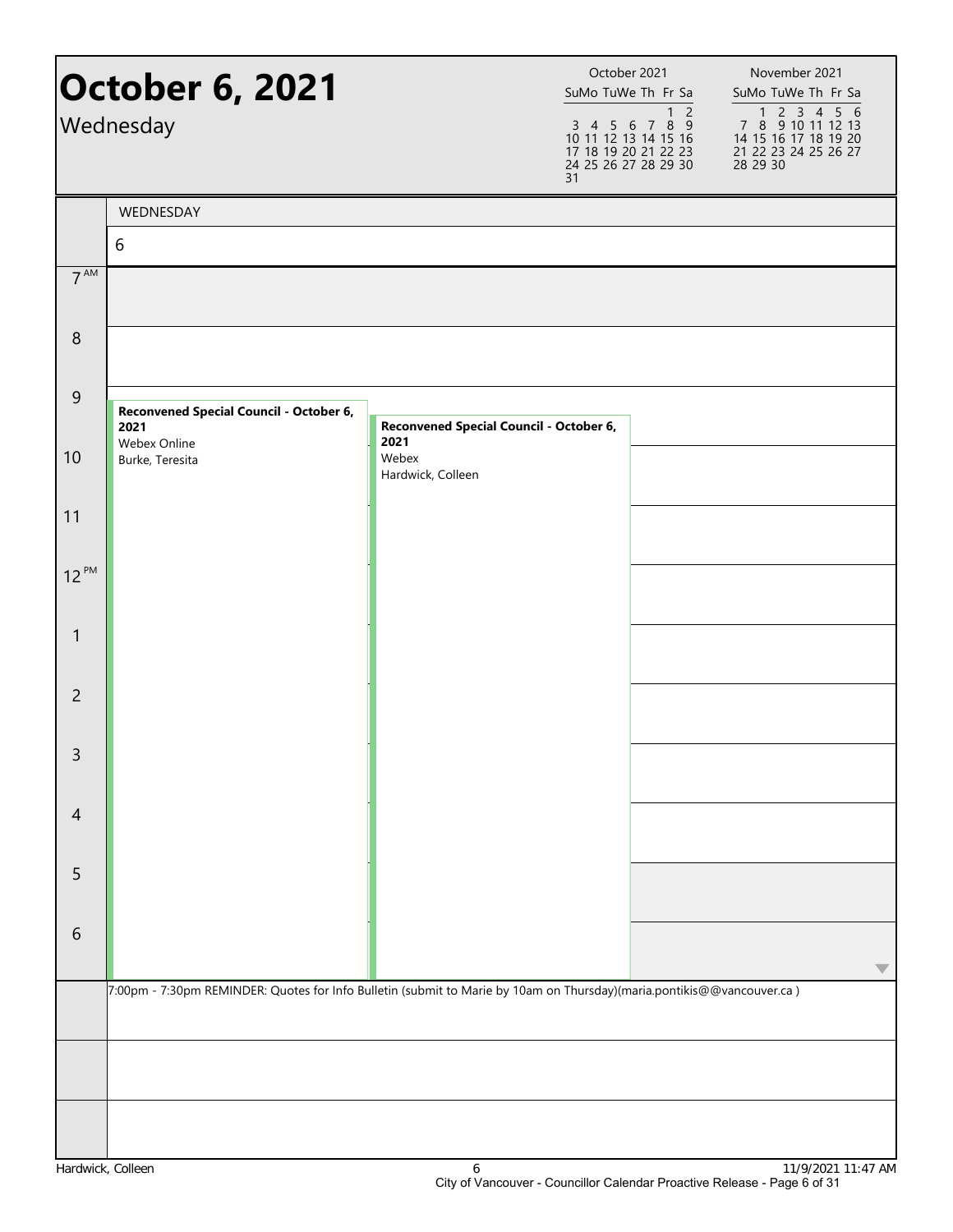| <b>October 7, 2021</b><br>Thursday |                                                                                 | October 2021<br>SuMo TuWe Th Fr Sa<br>1 <sub>2</sub><br>3 4 5 6 7 8 9<br>10 11 12 13 14 15 16<br>17 18 19 20 21 22 23<br>24 25 26 27 28 29 30<br>31 | November 2021<br>SuMo TuWe Th Fr Sa<br>1 2 3 4 5 6<br>7 8 9 10 11 12 13<br>14 15 16 17 18 19 20<br>21 22 23 24 25 26 27<br>28 29 30 |
|------------------------------------|---------------------------------------------------------------------------------|-----------------------------------------------------------------------------------------------------------------------------------------------------|-------------------------------------------------------------------------------------------------------------------------------------|
|                                    | THURSDAY                                                                        |                                                                                                                                                     |                                                                                                                                     |
|                                    | $\overline{7}$                                                                  |                                                                                                                                                     |                                                                                                                                     |
| 7 <sup>AM</sup>                    |                                                                                 |                                                                                                                                                     |                                                                                                                                     |
| $\,8\,$                            |                                                                                 |                                                                                                                                                     |                                                                                                                                     |
| $\overline{9}$                     |                                                                                 |                                                                                                                                                     |                                                                                                                                     |
| 10                                 |                                                                                 |                                                                                                                                                     |                                                                                                                                     |
| 11                                 |                                                                                 |                                                                                                                                                     |                                                                                                                                     |
| $12^{PM}$                          |                                                                                 |                                                                                                                                                     |                                                                                                                                     |
| $\mathbf{1}$                       | Cheryl/Colleen - Touch base in regard to Letter for Esther<br>Hardwick, Colleen |                                                                                                                                                     |                                                                                                                                     |
| $\overline{2}$                     |                                                                                 |                                                                                                                                                     |                                                                                                                                     |
| $\mathsf{3}$                       | Reconvening Special Council - October 7, 2021<br>WebEx Online<br>Dragnea, Irina | Reconvening Special Council - October 7, 2021<br>Webex - See Below<br>Hardwick, Colleen                                                             |                                                                                                                                     |
| $\overline{4}$                     |                                                                                 |                                                                                                                                                     |                                                                                                                                     |
| 5                                  |                                                                                 |                                                                                                                                                     |                                                                                                                                     |
| 6                                  |                                                                                 |                                                                                                                                                     |                                                                                                                                     |
|                                    |                                                                                 |                                                                                                                                                     |                                                                                                                                     |
|                                    |                                                                                 |                                                                                                                                                     |                                                                                                                                     |
|                                    |                                                                                 |                                                                                                                                                     |                                                                                                                                     |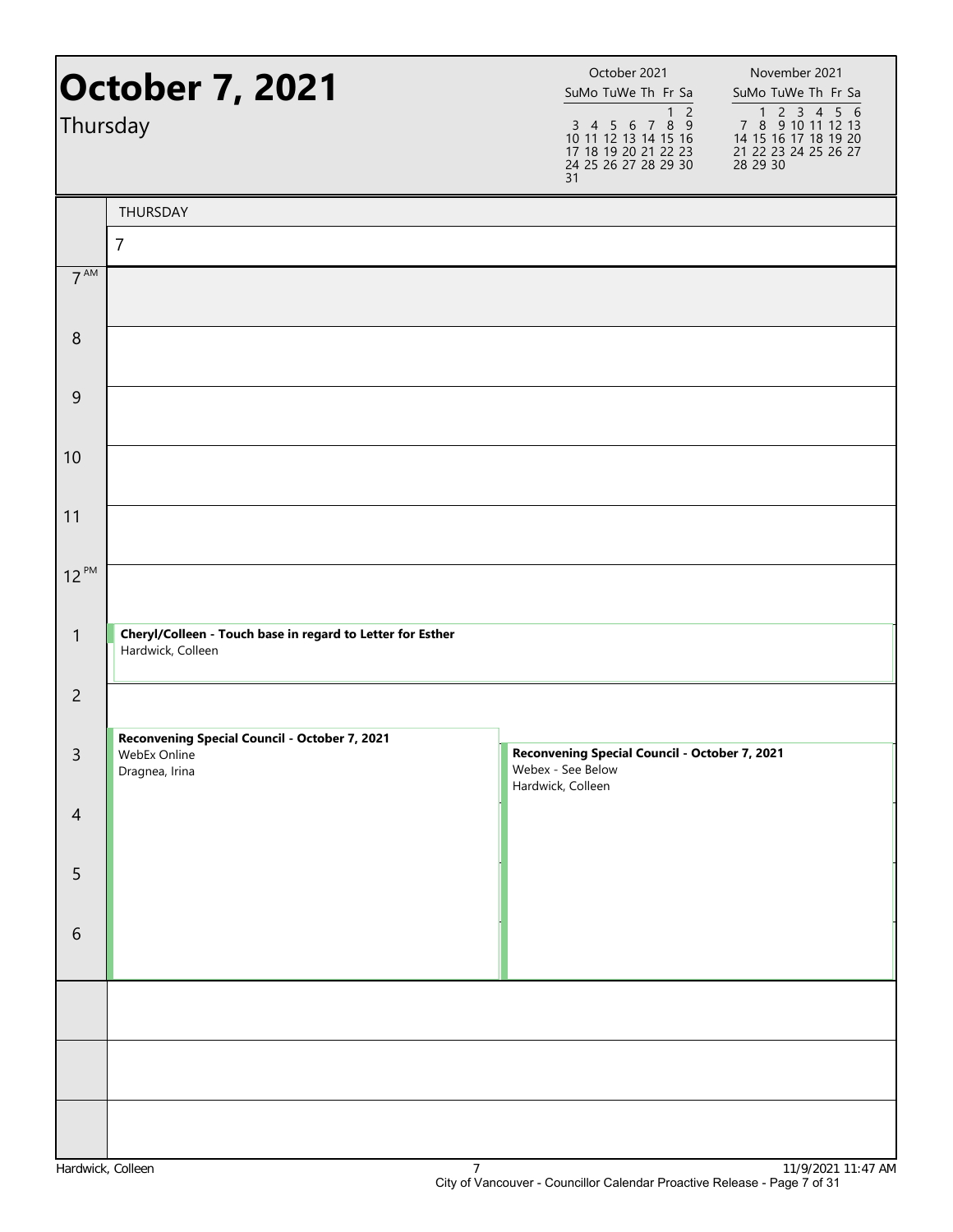| Friday          | <b>October 8, 2021</b>                                                                                            | October 2021<br>SuMo TuWe Th Fr Sa<br>1 <sub>2</sub><br>3 4 5 6 7 8 9<br>10 11 12 13 14 15 16<br>17 18 19 20 21 22 23<br>24 25 26 27 28 29 30<br>31 | November 2021<br>SuMo TuWe Th Fr Sa<br>1 2 3 4 5 6<br>7 8 9 10 11 12 13<br>14 15 16 17 18 19 20<br>21 22 23 24 25 26 27<br>28 29 30 |
|-----------------|-------------------------------------------------------------------------------------------------------------------|-----------------------------------------------------------------------------------------------------------------------------------------------------|-------------------------------------------------------------------------------------------------------------------------------------|
|                 | <b>FRIDAY</b>                                                                                                     |                                                                                                                                                     |                                                                                                                                     |
|                 | 8<br>Notice of Motion: City Manager's Office to provide Input/Comments - October 19th Council - Hardwick, Colleen |                                                                                                                                                     |                                                                                                                                     |
| 7 <sup>AM</sup> |                                                                                                                   |                                                                                                                                                     |                                                                                                                                     |
|                 |                                                                                                                   |                                                                                                                                                     |                                                                                                                                     |
| $\,8\,$         |                                                                                                                   |                                                                                                                                                     |                                                                                                                                     |
| $\overline{9}$  |                                                                                                                   |                                                                                                                                                     |                                                                                                                                     |
| 10              | Cheryl/Colleen - Touch Base S.22(1)<br>Hardwick, Colleen                                                          |                                                                                                                                                     |                                                                                                                                     |
| 11              |                                                                                                                   |                                                                                                                                                     |                                                                                                                                     |
| $12^{PM}$       |                                                                                                                   |                                                                                                                                                     |                                                                                                                                     |
| 1               |                                                                                                                   |                                                                                                                                                     |                                                                                                                                     |
| $\overline{2}$  |                                                                                                                   |                                                                                                                                                     |                                                                                                                                     |
| 3               |                                                                                                                   |                                                                                                                                                     |                                                                                                                                     |
| $\overline{4}$  |                                                                                                                   |                                                                                                                                                     |                                                                                                                                     |
| 5               |                                                                                                                   |                                                                                                                                                     |                                                                                                                                     |
| 6               |                                                                                                                   |                                                                                                                                                     |                                                                                                                                     |
|                 |                                                                                                                   |                                                                                                                                                     |                                                                                                                                     |
|                 |                                                                                                                   |                                                                                                                                                     |                                                                                                                                     |
|                 |                                                                                                                   |                                                                                                                                                     |                                                                                                                                     |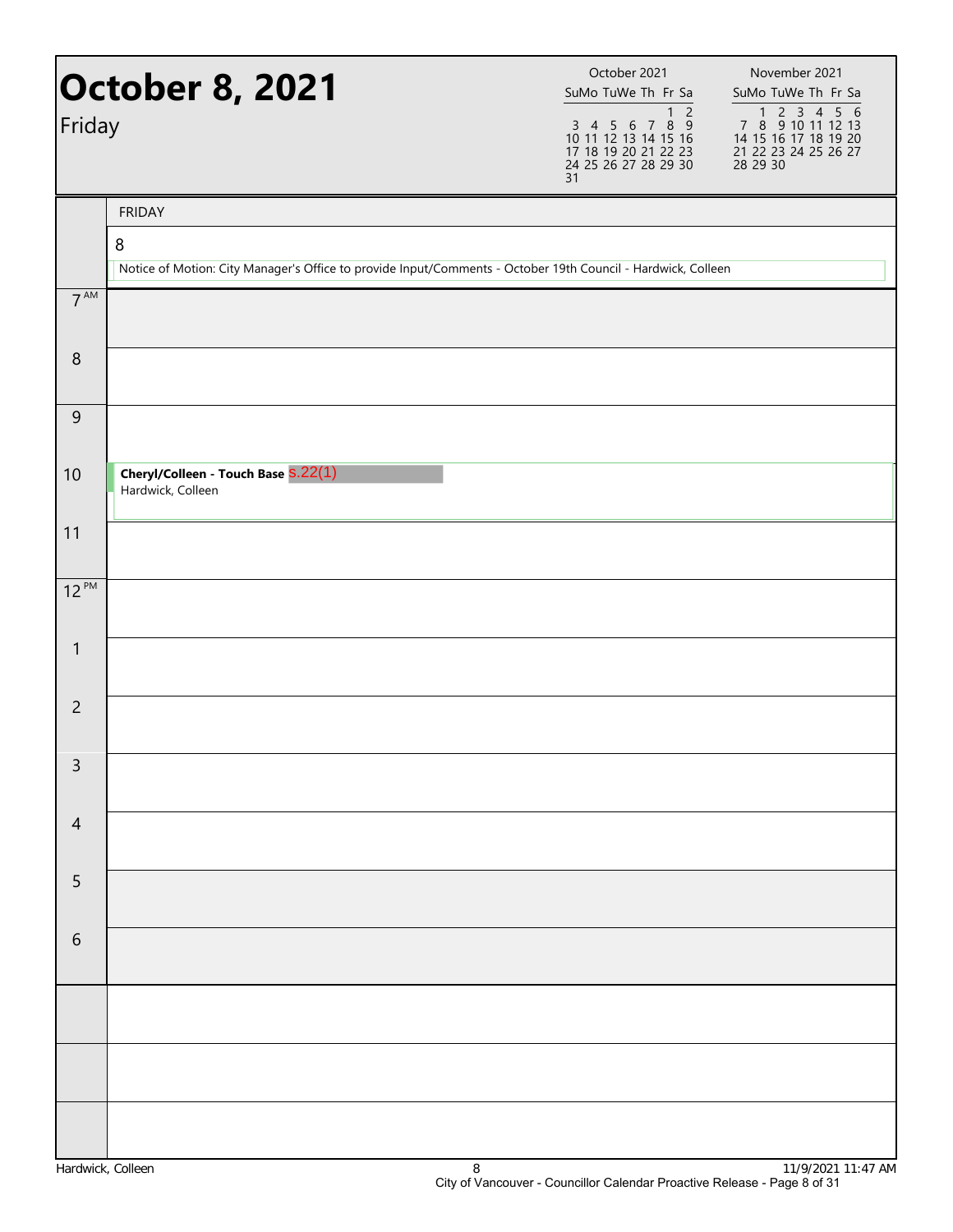| <b>October 9, 2021</b><br>Saturday |          | October 2021<br>SuMo TuWe Th Fr Sa<br>$1\quad2$<br>$\begin{array}{cccccc}\n3 & 4 & 5 & 6 & 7 & 8 & 9 \\ 10 & 11 & 12 & 13 & 14 & 15 & 16\n\end{array}$<br>17 18 19 20 21 22 23<br>24 25 26 27 28 29 30<br>31 | November 2021<br>SuMo TuWe Th Fr Sa<br>1 2 3 4 5 6<br>7 8 9 10 11 12 13<br>14 15 16 17 18 19 20<br>21 22 23 24 25 26 27<br>28 29 30 |
|------------------------------------|----------|--------------------------------------------------------------------------------------------------------------------------------------------------------------------------------------------------------------|-------------------------------------------------------------------------------------------------------------------------------------|
|                                    | SATURDAY |                                                                                                                                                                                                              |                                                                                                                                     |
|                                    | 9        |                                                                                                                                                                                                              |                                                                                                                                     |
| 7 <sup>AM</sup>                    |          |                                                                                                                                                                                                              |                                                                                                                                     |
| $\,8\,$                            |          |                                                                                                                                                                                                              |                                                                                                                                     |
| $\overline{9}$                     |          |                                                                                                                                                                                                              |                                                                                                                                     |
| 10                                 |          |                                                                                                                                                                                                              |                                                                                                                                     |
| 11                                 |          |                                                                                                                                                                                                              |                                                                                                                                     |
| $12^{PM}$                          |          |                                                                                                                                                                                                              |                                                                                                                                     |
| $\mathbf{1}$                       |          |                                                                                                                                                                                                              |                                                                                                                                     |
| $\overline{2}$                     |          |                                                                                                                                                                                                              |                                                                                                                                     |
| $\mathsf{3}$                       |          |                                                                                                                                                                                                              |                                                                                                                                     |
| $\overline{4}$                     |          |                                                                                                                                                                                                              |                                                                                                                                     |
| 5                                  |          |                                                                                                                                                                                                              |                                                                                                                                     |
| $\sqrt{6}$                         |          |                                                                                                                                                                                                              |                                                                                                                                     |
|                                    |          |                                                                                                                                                                                                              |                                                                                                                                     |
|                                    |          |                                                                                                                                                                                                              |                                                                                                                                     |
|                                    |          |                                                                                                                                                                                                              |                                                                                                                                     |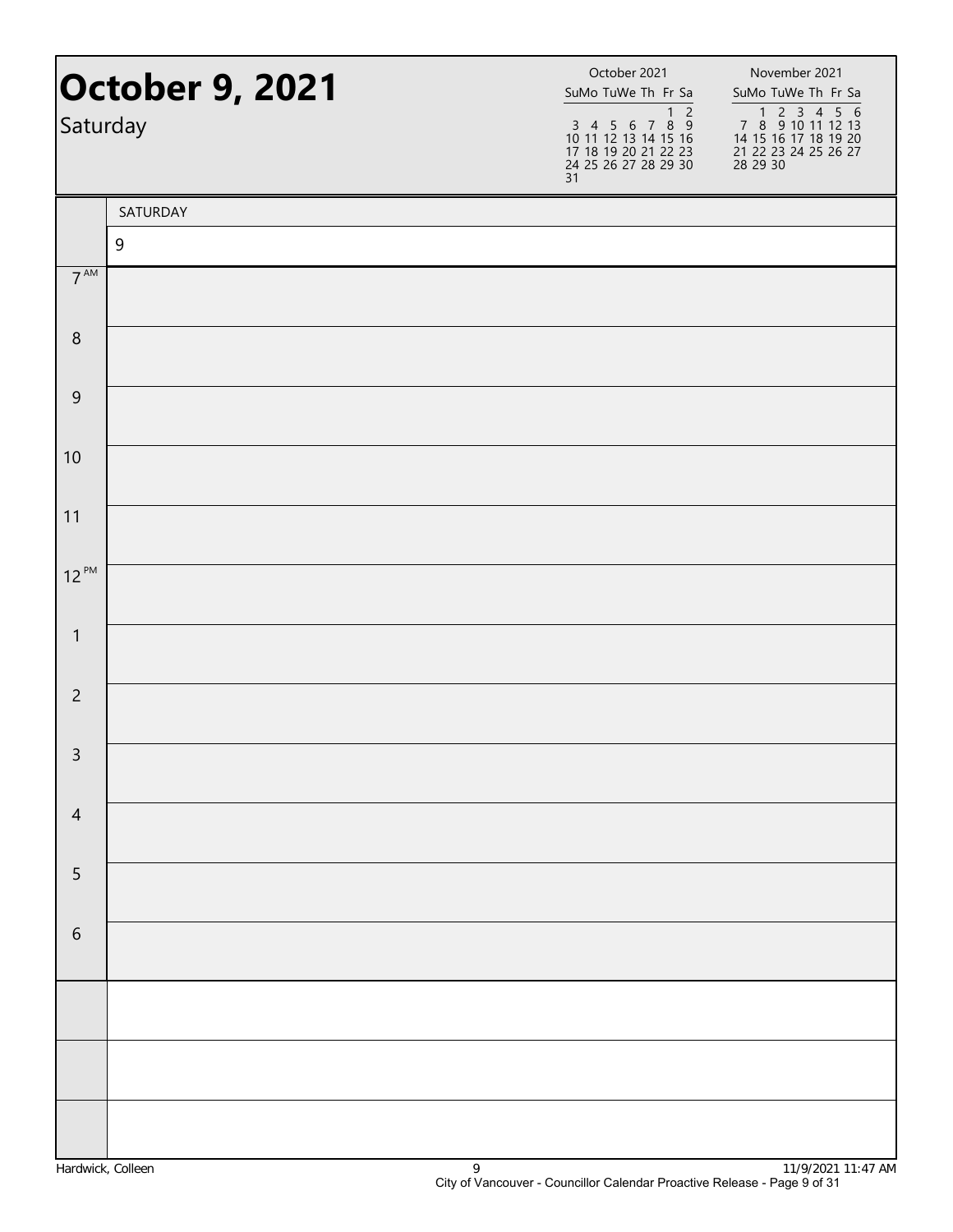| <b>October 10, 2021</b><br>Sunday |        | October 2021<br>SuMo TuWe Th Fr Sa<br>$1\overline{2}$<br>3 4 5 6 7 8 9<br>10 11 12 13 14 15 16<br>17 18 19 20 21 22 23<br>24 25 26 27 28 29 30<br>31 | November 2021<br>SuMo TuWe Th Fr Sa<br>1 2 3 4 5 6<br>7 8 9 10 11 12 13<br>14 15 16 17 18 19 20<br>21 22 23 24 25 26 27<br>28 29 30 |  |
|-----------------------------------|--------|------------------------------------------------------------------------------------------------------------------------------------------------------|-------------------------------------------------------------------------------------------------------------------------------------|--|
|                                   | SUNDAY |                                                                                                                                                      |                                                                                                                                     |  |
|                                   | 10     |                                                                                                                                                      |                                                                                                                                     |  |
| 7 <sup>AM</sup>                   |        |                                                                                                                                                      |                                                                                                                                     |  |
| $\,8\,$                           |        |                                                                                                                                                      |                                                                                                                                     |  |
| $\overline{9}$                    |        |                                                                                                                                                      |                                                                                                                                     |  |
| 10                                |        |                                                                                                                                                      |                                                                                                                                     |  |
| 11                                |        |                                                                                                                                                      |                                                                                                                                     |  |
| $12^{PM}$                         |        |                                                                                                                                                      |                                                                                                                                     |  |
| $\mathbf{1}$                      |        |                                                                                                                                                      |                                                                                                                                     |  |
| $\overline{2}$                    |        |                                                                                                                                                      |                                                                                                                                     |  |
| $\mathsf{3}$                      |        |                                                                                                                                                      |                                                                                                                                     |  |
| $\overline{4}$                    |        |                                                                                                                                                      |                                                                                                                                     |  |
| 5                                 |        |                                                                                                                                                      |                                                                                                                                     |  |
| $\,$ 6 $\,$                       |        |                                                                                                                                                      |                                                                                                                                     |  |
|                                   |        |                                                                                                                                                      |                                                                                                                                     |  |
|                                   |        |                                                                                                                                                      |                                                                                                                                     |  |
|                                   |        |                                                                                                                                                      |                                                                                                                                     |  |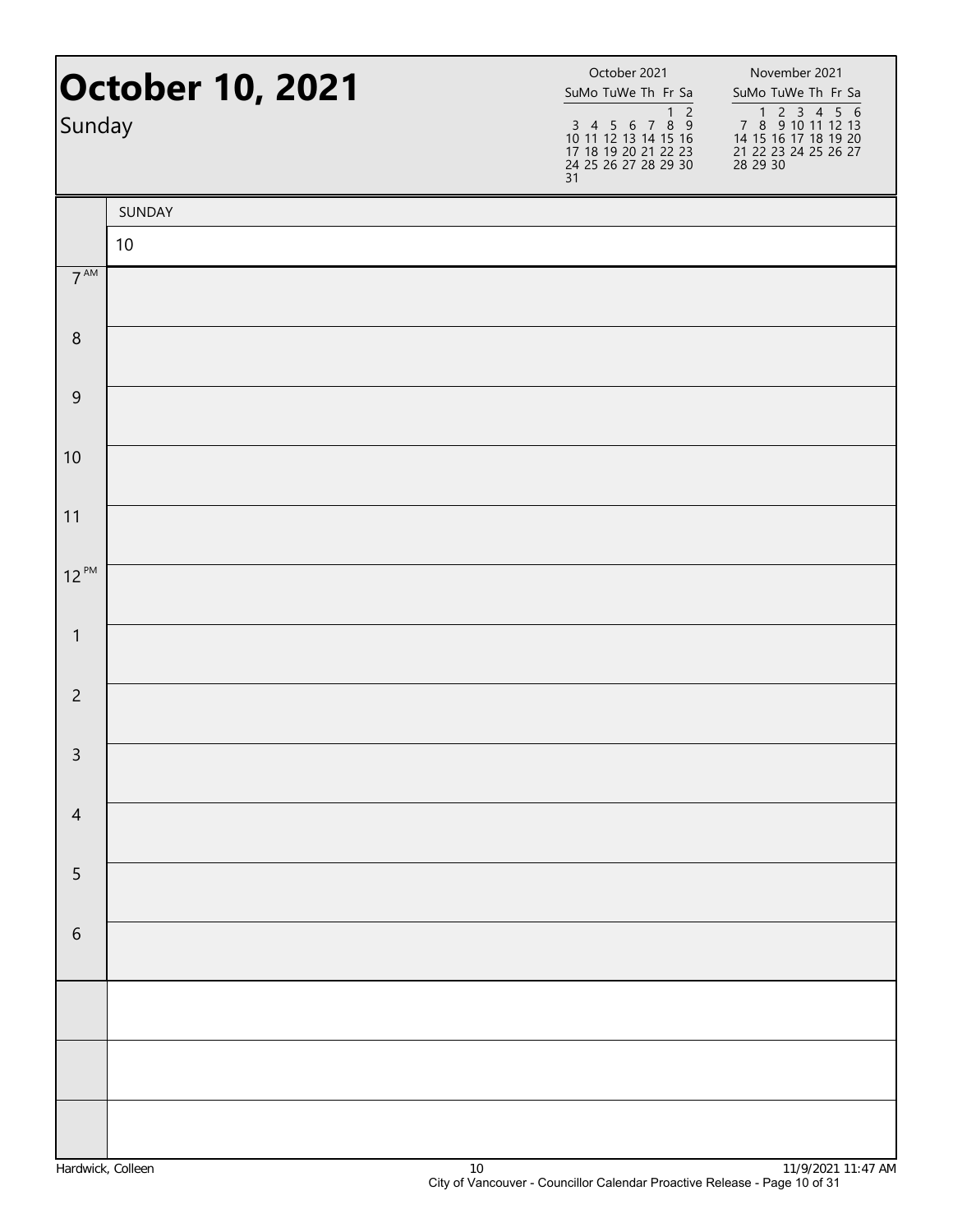| Monday          | <b>October 11, 2021</b>                                                                                        |                                                                                               | October 2021<br>SuMo TuWe Th Fr Sa<br>3 4 5 6 7 8 9<br>10 11 12 13 14 15 16<br>17 18 19 20 21 22 23<br>24 25 26 27 28 29 30<br>31 | 1 <sub>2</sub>              | November 2021<br>SuMo TuWe Th Fr Sa<br>7 8 9 10 11 12 13<br>14 15 16 17 18 19 20<br>21 22 23 24 25 26 27<br>28 29 30 |
|-----------------|----------------------------------------------------------------------------------------------------------------|-----------------------------------------------------------------------------------------------|-----------------------------------------------------------------------------------------------------------------------------------|-----------------------------|----------------------------------------------------------------------------------------------------------------------|
|                 | <b>MONDAY</b>                                                                                                  |                                                                                               |                                                                                                                                   |                             |                                                                                                                      |
|                 | 11                                                                                                             |                                                                                               |                                                                                                                                   |                             |                                                                                                                      |
|                 | STAT: Thanksgiving - Hardwick, Colleen                                                                         |                                                                                               |                                                                                                                                   |                             |                                                                                                                      |
| 7 <sup>AM</sup> |                                                                                                                |                                                                                               |                                                                                                                                   |                             |                                                                                                                      |
| $8\phantom{1}$  |                                                                                                                |                                                                                               |                                                                                                                                   |                             |                                                                                                                      |
| $\overline{9}$  | [EXT] Updated invitation: PlaceSpeak<br>Team-wide scrum @ Weekly from 9am to<br>Colleen Hardwick<br>$\bigcirc$ | [EXT] Updated invitation: Team-wide<br>scrum @ Weekly from 9am to 10am on<br>Colleen Hardwick | $\bigcirc$                                                                                                                        | s.22(1)<br>Colleen Hardwick | Invitation: Team-wide scrum @ Weekly fro<br>or SKYPE<br>$O$ $\theta$ $\theta$                                        |
| 10              |                                                                                                                |                                                                                               |                                                                                                                                   |                             |                                                                                                                      |
| 11              |                                                                                                                |                                                                                               |                                                                                                                                   |                             |                                                                                                                      |
| $12^{PM}$       |                                                                                                                |                                                                                               |                                                                                                                                   |                             |                                                                                                                      |
| 1               |                                                                                                                |                                                                                               |                                                                                                                                   |                             |                                                                                                                      |
| $\overline{2}$  |                                                                                                                |                                                                                               |                                                                                                                                   |                             |                                                                                                                      |
| 3               |                                                                                                                |                                                                                               |                                                                                                                                   |                             |                                                                                                                      |
| $\overline{4}$  |                                                                                                                |                                                                                               |                                                                                                                                   |                             |                                                                                                                      |
| 5               |                                                                                                                |                                                                                               |                                                                                                                                   |                             |                                                                                                                      |
| 6               |                                                                                                                |                                                                                               |                                                                                                                                   |                             |                                                                                                                      |
|                 |                                                                                                                |                                                                                               |                                                                                                                                   |                             |                                                                                                                      |
|                 |                                                                                                                |                                                                                               |                                                                                                                                   |                             |                                                                                                                      |
|                 |                                                                                                                |                                                                                               |                                                                                                                                   |                             |                                                                                                                      |
|                 |                                                                                                                |                                                                                               |                                                                                                                                   |                             |                                                                                                                      |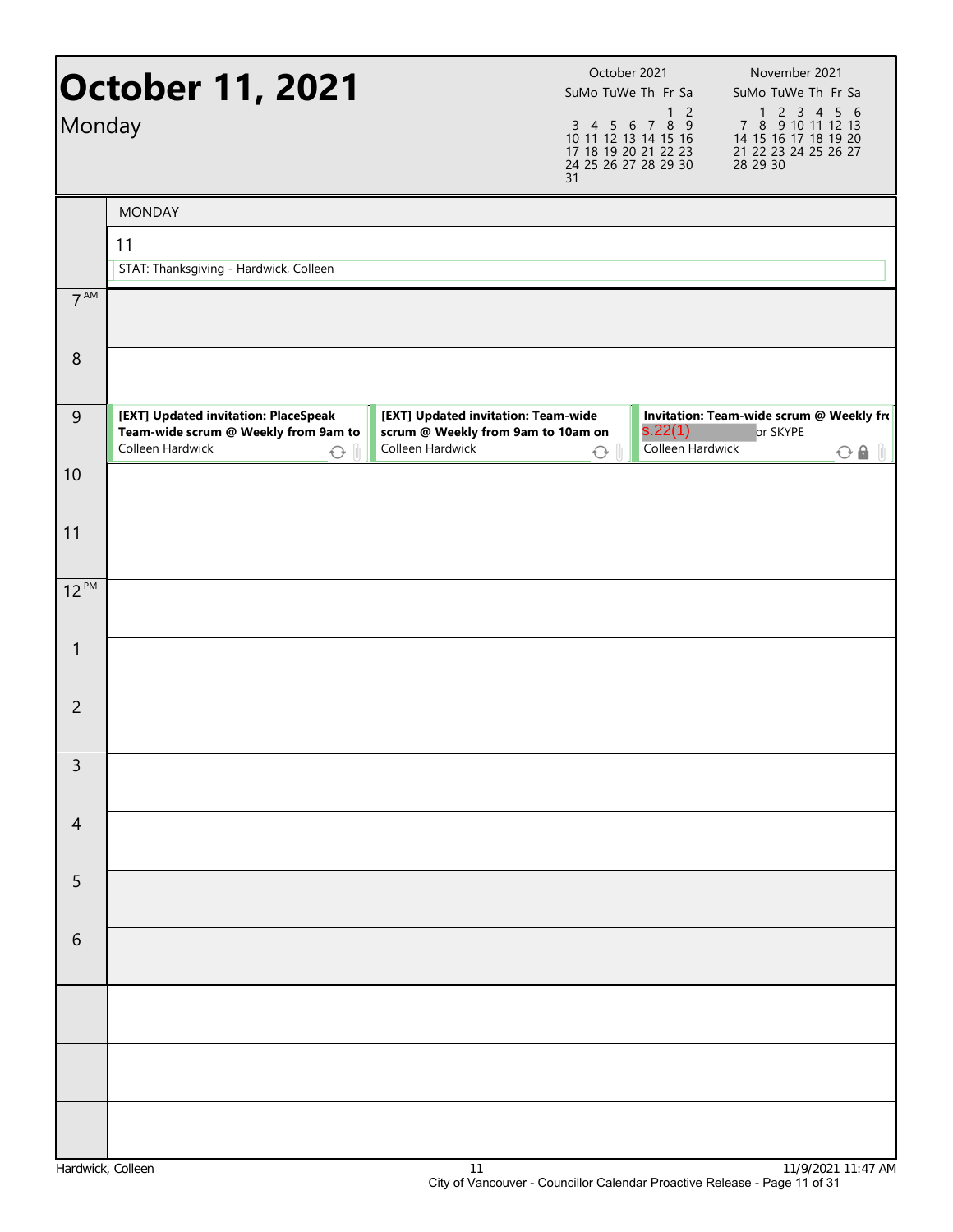| Tuesday           | October 12, 2021                                                                                                                     |                                                              | October 2021<br>SuMo TuWe Th Fr Sa<br>1<br>2<br>8 9<br>3<br>6<br>7<br>$\overline{4}$<br>- 5<br>10 11 12 13 14 15 16<br>17 18 19 20 21 22 23<br>24 25 26 27 28 29 30<br>31                                                                                          | November 2021<br>SuMo TuWe Th Fr Sa<br>2 3 4 5 6<br>$\mathbf{1}$<br>7 8 9 10 11 12 13<br>14 15 16 17 18 19 20<br>21 22 23 24 25 26 27<br>28 29 30 |
|-------------------|--------------------------------------------------------------------------------------------------------------------------------------|--------------------------------------------------------------|--------------------------------------------------------------------------------------------------------------------------------------------------------------------------------------------------------------------------------------------------------------------|---------------------------------------------------------------------------------------------------------------------------------------------------|
|                   | <b>TUESDAY</b>                                                                                                                       |                                                              |                                                                                                                                                                                                                                                                    |                                                                                                                                                   |
|                   | 12                                                                                                                                   |                                                              |                                                                                                                                                                                                                                                                    |                                                                                                                                                   |
|                   |                                                                                                                                      | s.22(1)                                                      | Hardwick, Colleen                                                                                                                                                                                                                                                  | To Oct 15 $\Rightarrow$                                                                                                                           |
|                   |                                                                                                                                      |                                                              | Submit Final Motion to City Clerk's Office by 9:00am for Inclusion on October 19th Council Agenda (Please Email Final Motion to<br>Submit Final Motion to City Clerk's Office by 9:00am for Inclusion on October 19th Council Agenda (Please Email Final Motion to |                                                                                                                                                   |
| 7 <sup>AM</sup>   |                                                                                                                                      |                                                              |                                                                                                                                                                                                                                                                    |                                                                                                                                                   |
| 8                 |                                                                                                                                      |                                                              |                                                                                                                                                                                                                                                                    |                                                                                                                                                   |
| 9                 |                                                                                                                                      |                                                              |                                                                                                                                                                                                                                                                    |                                                                                                                                                   |
| 10                |                                                                                                                                      |                                                              |                                                                                                                                                                                                                                                                    |                                                                                                                                                   |
| 11                | Chair Dhaliwal   Director Hardwick - Phone Call<br>Chair Dhaliwal, please call Director Hardwick at S.22(1)<br><b>Chair Dhaliwal</b> |                                                              | Chair Dhaliwal   Director Hardwick - Phone Call<br>Chair Dhaliwal, please call Director Hardwick at S.22(1)<br>Hardwick, Colleen                                                                                                                                   | Ù                                                                                                                                                 |
| 12 PM             |                                                                                                                                      |                                                              |                                                                                                                                                                                                                                                                    |                                                                                                                                                   |
| 1                 |                                                                                                                                      |                                                              |                                                                                                                                                                                                                                                                    |                                                                                                                                                   |
| 2                 | Phone Call: Cllr Hardwick/ Pau                                                                                                       | Phone Call: Cllr Hardwick/ Pau                               |                                                                                                                                                                                                                                                                    |                                                                                                                                                   |
| $\mathsf{3}$      | Paul calls Cllr Hardwick <b>S.22(1)</b><br>Mochrie, Paul                                                                             | Paul calls Cllr Hardwick <b>S.22(1)</b><br>Hardwick, Colleen | <b>Vancouver City Council and</b><br><b>Vancouver Police Board -</b><br><b>Budget Meeting</b>                                                                                                                                                                      | <b>Vancouver City Council and</b><br><b>Vancouver Police Board -</b><br><b>Budget Meeting</b>                                                     |
| 4                 |                                                                                                                                      |                                                              | City Hall - Main Floor Joe Wai<br>Meeting Room (22 pp)<br><b>CC Meeting Requests</b>                                                                                                                                                                               | City Hall - Main Floor Joe Wai<br>Meeting Room (22 pp)<br>Hardwick, Colleen                                                                       |
| 5                 |                                                                                                                                      |                                                              |                                                                                                                                                                                                                                                                    |                                                                                                                                                   |
| 6                 | <b>Public Hearing</b><br>Webex - See Below<br>Hardwick, Colleen                                                                      |                                                              | Public Hearing - October 12, 2021<br>WebEx Online<br>Kennett, Bonnie                                                                                                                                                                                               |                                                                                                                                                   |
|                   |                                                                                                                                      |                                                              |                                                                                                                                                                                                                                                                    |                                                                                                                                                   |
|                   |                                                                                                                                      |                                                              |                                                                                                                                                                                                                                                                    |                                                                                                                                                   |
|                   |                                                                                                                                      |                                                              |                                                                                                                                                                                                                                                                    |                                                                                                                                                   |
| Hardwick, Colleen |                                                                                                                                      | 12                                                           |                                                                                                                                                                                                                                                                    | 11/9/2021 11:48 AM                                                                                                                                |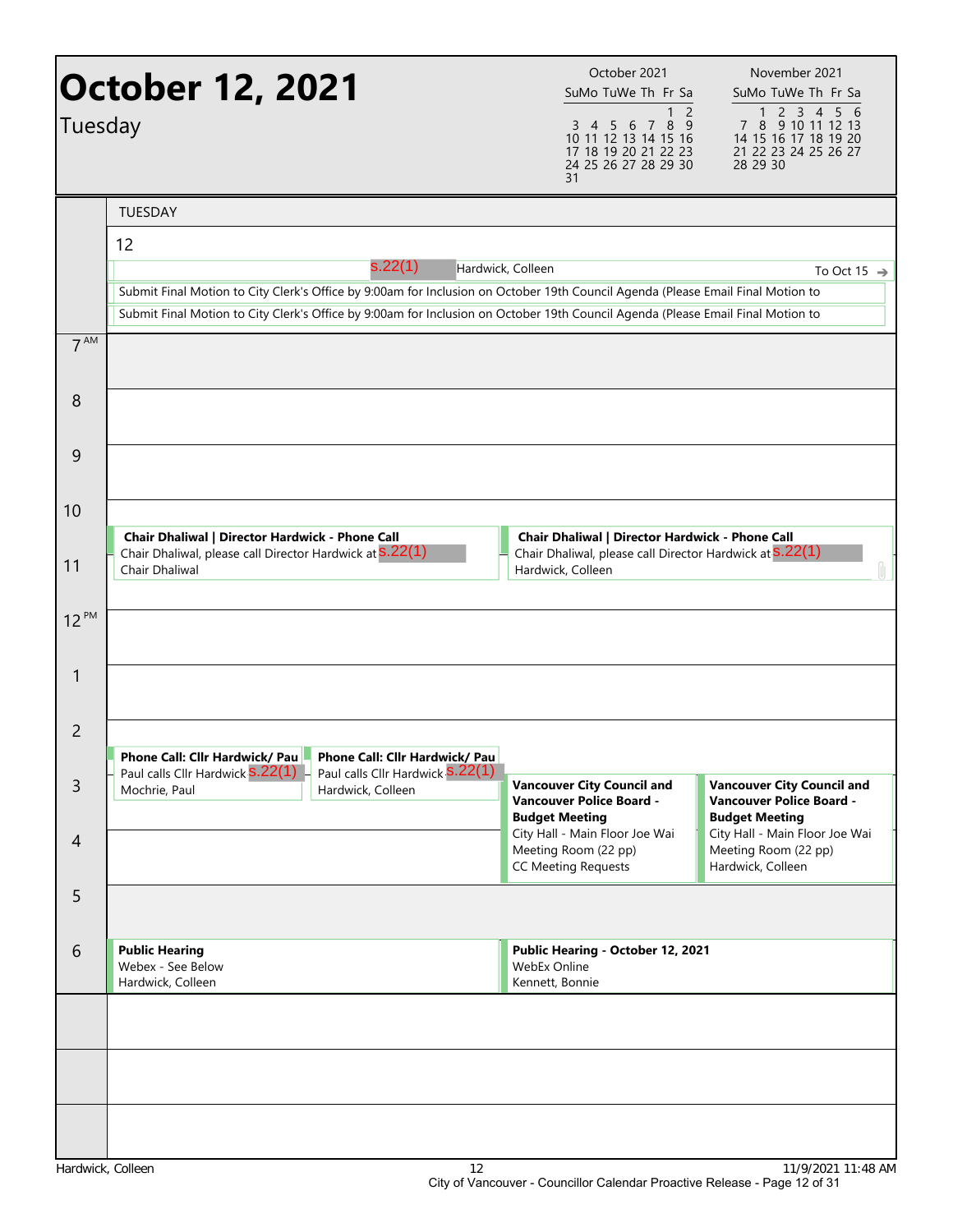|                 | <b>October 13, 2021</b><br>Wednesday                                      |         | October 2021<br>SuMo TuWe Th Fr Sa<br>3 4 5 6 7 8 9<br>10 11 12 13 14 15 16<br>17 18 19 20 21 22 23<br>24 25 26 27 28 29 30<br>31 | November 2021<br>SuMo TuWe Th Fr Sa<br>$1\overline{2}$<br>7 8 9 10 11 12 13<br>14 15 16 17 18 19 20<br>21 22 23 24 25 26 27<br>28 29 30 |
|-----------------|---------------------------------------------------------------------------|---------|-----------------------------------------------------------------------------------------------------------------------------------|-----------------------------------------------------------------------------------------------------------------------------------------|
|                 | WEDNESDAY                                                                 |         |                                                                                                                                   |                                                                                                                                         |
|                 | 13                                                                        |         |                                                                                                                                   |                                                                                                                                         |
|                 | ← From Oct 12                                                             | s.22(1) | Hardwick, Colleen                                                                                                                 | To Oct 15 $\rightarrow$                                                                                                                 |
| $7^{\text{AM}}$ |                                                                           |         |                                                                                                                                   |                                                                                                                                         |
| $\,8\,$         |                                                                           |         |                                                                                                                                   |                                                                                                                                         |
| 9               |                                                                           |         |                                                                                                                                   |                                                                                                                                         |
| 10              |                                                                           |         |                                                                                                                                   |                                                                                                                                         |
| 11              |                                                                           |         |                                                                                                                                   |                                                                                                                                         |
| $12^{PM}$       |                                                                           |         |                                                                                                                                   |                                                                                                                                         |
| 1               |                                                                           |         |                                                                                                                                   |                                                                                                                                         |
| $\overline{2}$  |                                                                           |         |                                                                                                                                   |                                                                                                                                         |
| $\overline{3}$  | TENTATIVE: Cheryl/Colleen (if reserve is not needed)<br>Hardwick, Colleen |         |                                                                                                                                   |                                                                                                                                         |
| $\overline{4}$  |                                                                           |         |                                                                                                                                   |                                                                                                                                         |
| $\overline{5}$  |                                                                           |         |                                                                                                                                   |                                                                                                                                         |
| 6               |                                                                           |         |                                                                                                                                   |                                                                                                                                         |
|                 |                                                                           |         |                                                                                                                                   |                                                                                                                                         |
|                 |                                                                           |         |                                                                                                                                   |                                                                                                                                         |
|                 |                                                                           |         |                                                                                                                                   |                                                                                                                                         |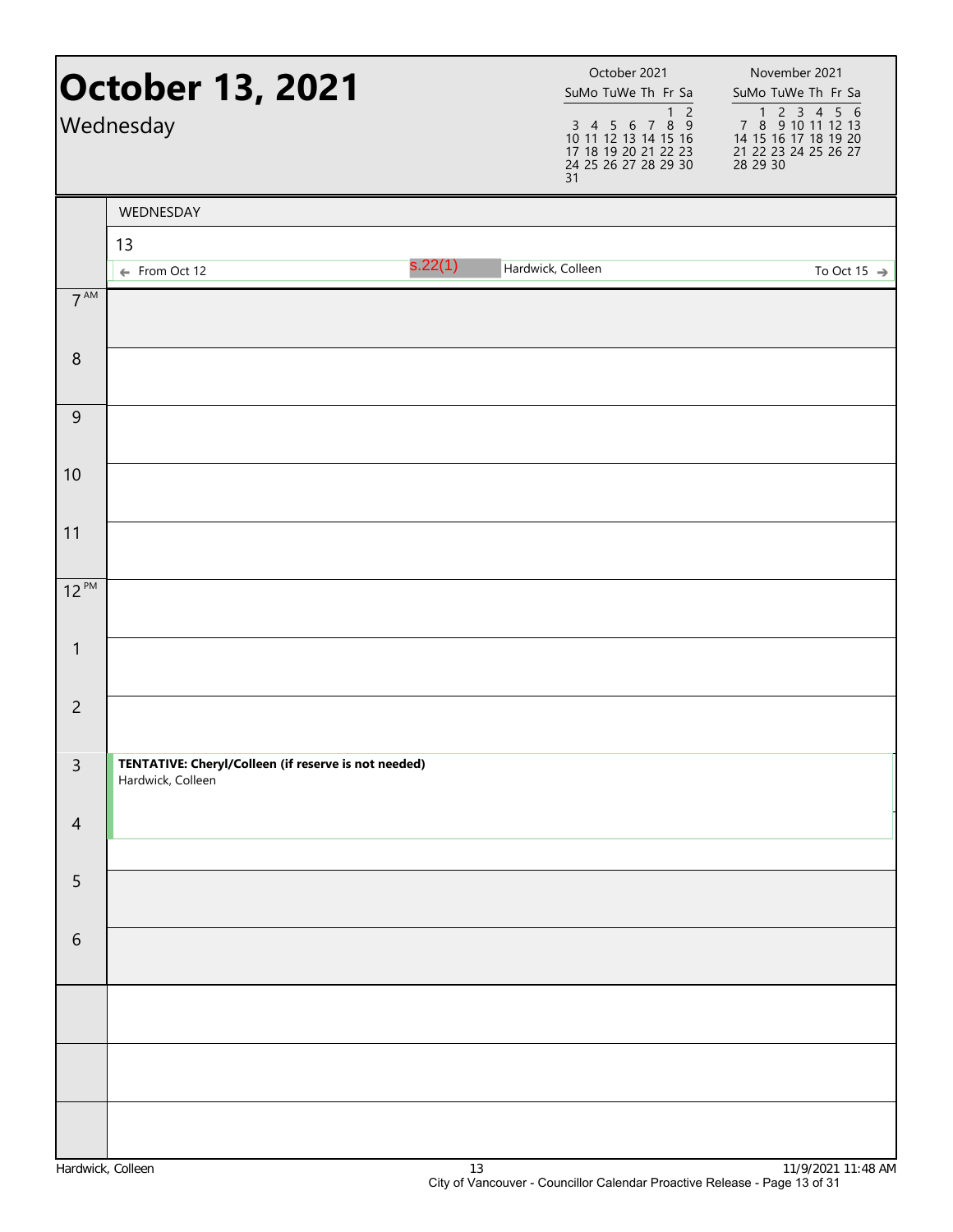| Thursday          | October 14, 2021                                                                                                                                                                                                     |         | October 2021<br>SuMo TuWe Th Fr Sa<br>1 <sub>2</sub><br>3 4 5 6 7 8 9<br>10 11 12 13 14 15 16<br>17 18 19 20 21 22 23<br>24 25 26 27 28 29 30<br>31 | November 2021<br>SuMo TuWe Th Fr Sa<br>7 8 9 10 11 12 13<br>14 15 16 17 18 19 20<br>21 22 23 24 25 26 27<br>28 29 30 |
|-------------------|----------------------------------------------------------------------------------------------------------------------------------------------------------------------------------------------------------------------|---------|-----------------------------------------------------------------------------------------------------------------------------------------------------|----------------------------------------------------------------------------------------------------------------------|
|                   | THURSDAY                                                                                                                                                                                                             |         |                                                                                                                                                     |                                                                                                                      |
|                   | 14                                                                                                                                                                                                                   |         |                                                                                                                                                     |                                                                                                                      |
|                   | ← From Oct 12                                                                                                                                                                                                        | s.22(1) | Hardwick, Colleen                                                                                                                                   | To Oct 15 $\rightarrow$                                                                                              |
| 7 <sup>AM</sup>   |                                                                                                                                                                                                                      |         |                                                                                                                                                     |                                                                                                                      |
| 8                 |                                                                                                                                                                                                                      |         |                                                                                                                                                     |                                                                                                                      |
| 9                 |                                                                                                                                                                                                                      |         |                                                                                                                                                     |                                                                                                                      |
| 10                |                                                                                                                                                                                                                      |         |                                                                                                                                                     |                                                                                                                      |
| 11                |                                                                                                                                                                                                                      |         |                                                                                                                                                     |                                                                                                                      |
| $12^{PM}$         |                                                                                                                                                                                                                      |         |                                                                                                                                                     |                                                                                                                      |
| 1                 |                                                                                                                                                                                                                      |         |                                                                                                                                                     |                                                                                                                      |
| $\overline{2}$    | Anil Singh, Coast Mental Health (205 Kingway Site)<br>Coast Mental Health - 293 East 11th - go to North Alley Entrance and then please text Anil@ 778.838.3635 and he will meet you at the door<br>Hardwick, Colleen |         |                                                                                                                                                     |                                                                                                                      |
| 3                 |                                                                                                                                                                                                                      |         |                                                                                                                                                     |                                                                                                                      |
| $\overline{4}$    |                                                                                                                                                                                                                      |         |                                                                                                                                                     |                                                                                                                      |
| 5                 |                                                                                                                                                                                                                      |         |                                                                                                                                                     |                                                                                                                      |
| 6                 | <b>Public Hearing</b><br>Webex - See Below<br>Hardwick, Colleen                                                                                                                                                      |         | Public Hearing - October 14, 2021<br>WebEx Online<br>Swanston, Denise                                                                               |                                                                                                                      |
|                   |                                                                                                                                                                                                                      |         |                                                                                                                                                     |                                                                                                                      |
|                   |                                                                                                                                                                                                                      |         |                                                                                                                                                     |                                                                                                                      |
|                   |                                                                                                                                                                                                                      |         |                                                                                                                                                     |                                                                                                                      |
| Hardwick, Colleen |                                                                                                                                                                                                                      | 14      |                                                                                                                                                     | 11/9/2021 11:48 AM                                                                                                   |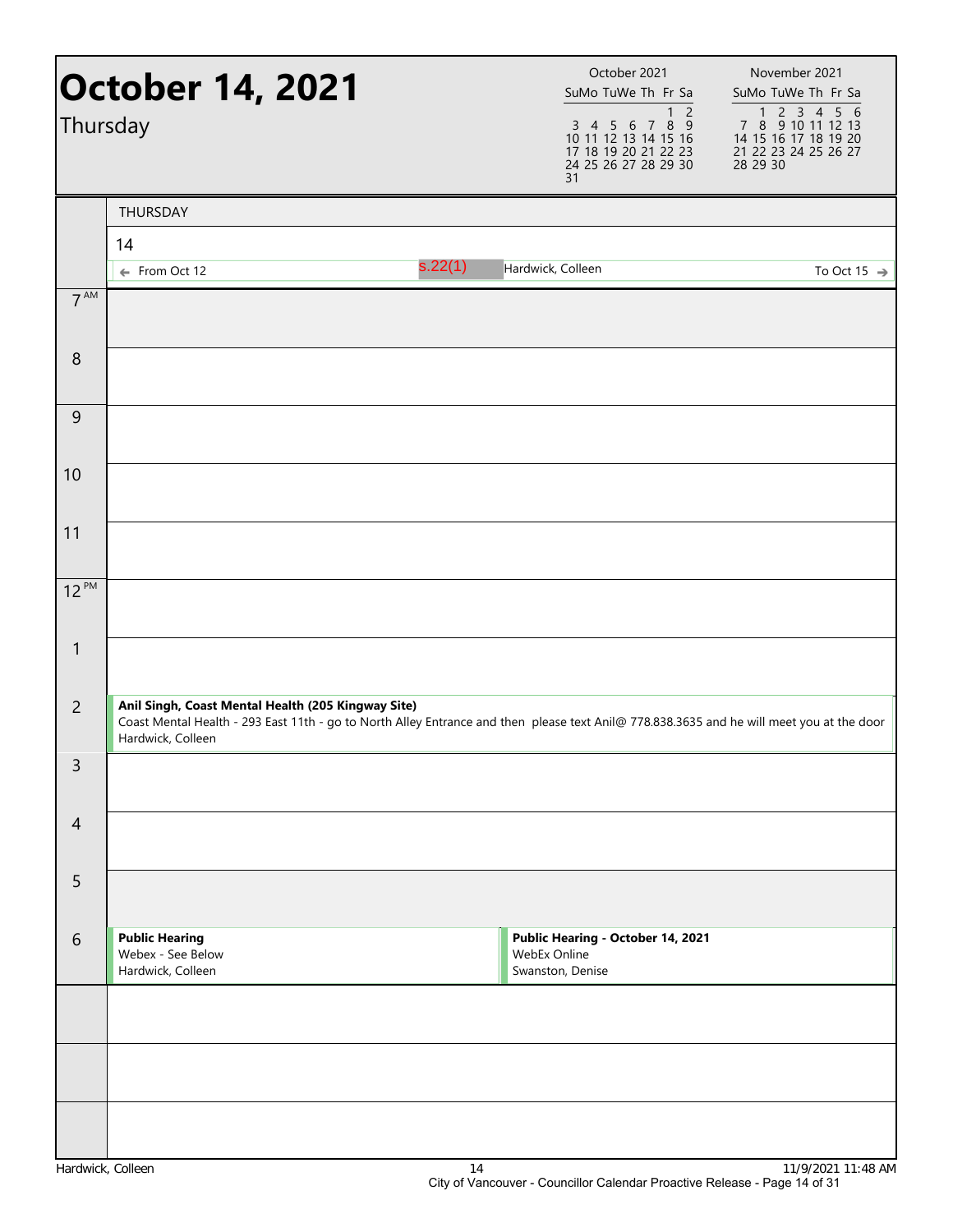| Friday          | <b>October 15, 2021</b>                                                                      |         | October 2021<br>SuMo TuWe Th Fr Sa<br>$3$ 4 5 6 7 8 9<br>10 11 12 13 14 15 16<br>17 18 19 20 21 22 23<br>24 25 26 27 28 29 30<br>31 | November 2021<br>SuMo TuWe Th Fr Sa<br>7 3 4 4 5 6<br>7 8 9 10 11 12 13<br>14 15 16 17 18 19 20<br>21 22 23 24 25 26 27<br>28 29 30 |
|-----------------|----------------------------------------------------------------------------------------------|---------|-------------------------------------------------------------------------------------------------------------------------------------|-------------------------------------------------------------------------------------------------------------------------------------|
|                 | <b>FRIDAY</b>                                                                                |         |                                                                                                                                     |                                                                                                                                     |
|                 | 15                                                                                           |         |                                                                                                                                     |                                                                                                                                     |
|                 | ← From Oct 12                                                                                | s.22(1) | Hardwick, Colleen                                                                                                                   |                                                                                                                                     |
| $7^{\text{AM}}$ |                                                                                              |         |                                                                                                                                     |                                                                                                                                     |
| $\,8\,$         |                                                                                              |         |                                                                                                                                     |                                                                                                                                     |
| 9               |                                                                                              |         |                                                                                                                                     |                                                                                                                                     |
| 10              |                                                                                              |         |                                                                                                                                     |                                                                                                                                     |
| 11              | October 15, 2021 GVSⅅ Special Board Meeting<br>Virtual - Link to Follow<br>Hardwick, Colleen |         |                                                                                                                                     |                                                                                                                                     |
| $12^{PM}$       |                                                                                              |         |                                                                                                                                     |                                                                                                                                     |
| 1               |                                                                                              |         |                                                                                                                                     |                                                                                                                                     |
| $\overline{2}$  |                                                                                              |         |                                                                                                                                     |                                                                                                                                     |
| 3               |                                                                                              |         |                                                                                                                                     |                                                                                                                                     |
| $\overline{4}$  |                                                                                              |         |                                                                                                                                     |                                                                                                                                     |
| 5               |                                                                                              |         |                                                                                                                                     |                                                                                                                                     |
| $\sqrt{6}$      |                                                                                              |         |                                                                                                                                     |                                                                                                                                     |
|                 |                                                                                              |         |                                                                                                                                     |                                                                                                                                     |
|                 |                                                                                              |         |                                                                                                                                     |                                                                                                                                     |
|                 |                                                                                              |         |                                                                                                                                     |                                                                                                                                     |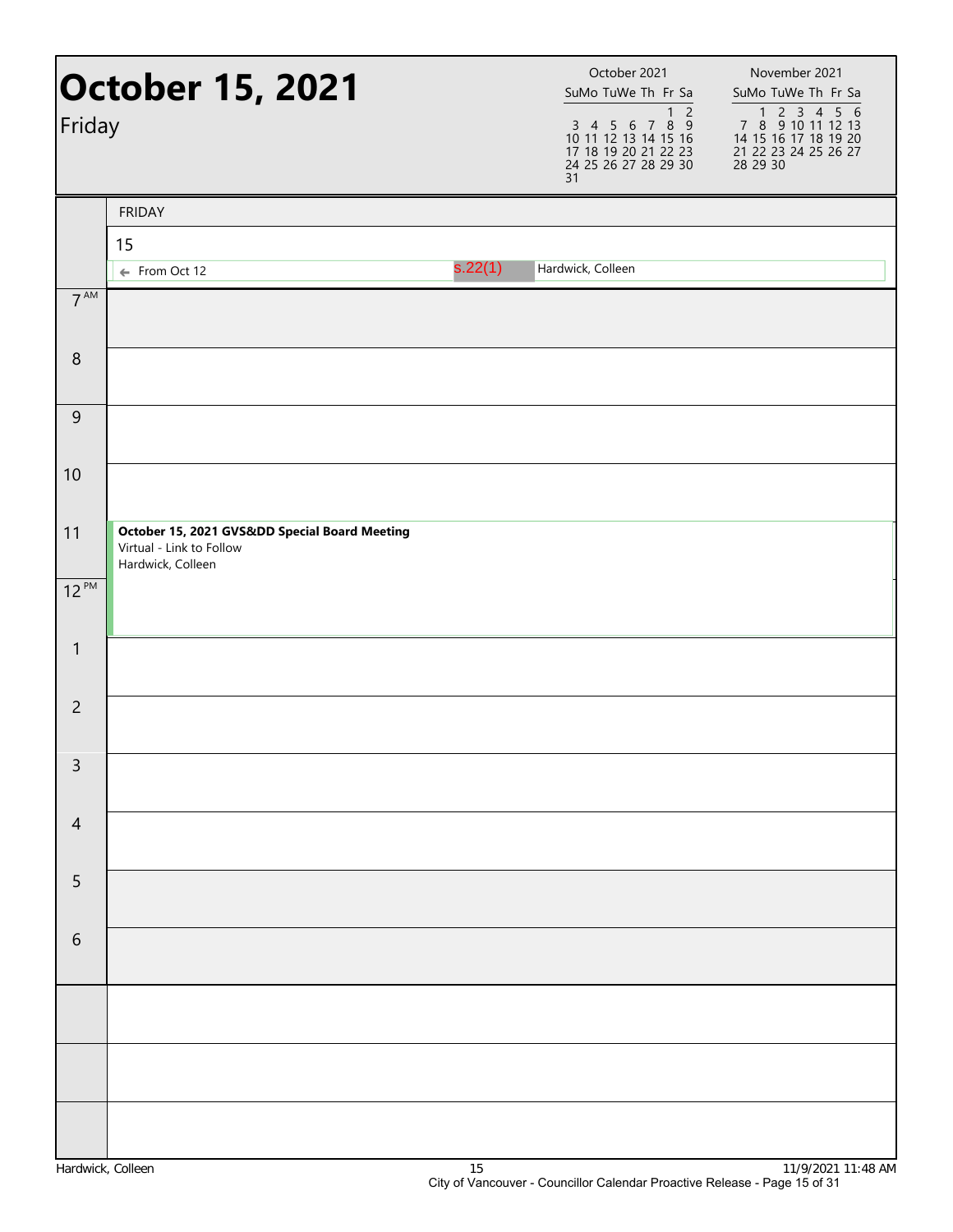| Saturday        | <b>October 16, 2021</b> | October 2021<br>SuMo TuWe Th Fr Sa<br>1 <sub>2</sub><br>3 4 5 6 7 8 9<br>10 11 12 13 14 15 16<br>17 18 19 20 21 22 23<br>24 25 26 27 28 29 30<br>31 | November 2021<br>SuMo TuWe Th Fr Sa<br>7 8 9 10 11 12 13<br>14 15 16 17 18 19 20<br>21 22 23 24 25 26 27<br>28 29 30 |
|-----------------|-------------------------|-----------------------------------------------------------------------------------------------------------------------------------------------------|----------------------------------------------------------------------------------------------------------------------|
|                 | SATURDAY                |                                                                                                                                                     |                                                                                                                      |
|                 | 16                      |                                                                                                                                                     |                                                                                                                      |
| $7^{\text{AM}}$ |                         |                                                                                                                                                     |                                                                                                                      |
| $\,8\,$         |                         |                                                                                                                                                     |                                                                                                                      |
| $\overline{9}$  |                         |                                                                                                                                                     |                                                                                                                      |
| 10              |                         |                                                                                                                                                     |                                                                                                                      |
| 11              |                         |                                                                                                                                                     |                                                                                                                      |
| $12^{PM}$       |                         |                                                                                                                                                     |                                                                                                                      |
| $\mathbf{1}$    |                         |                                                                                                                                                     |                                                                                                                      |
| $\overline{2}$  |                         |                                                                                                                                                     |                                                                                                                      |
| $\overline{3}$  |                         |                                                                                                                                                     |                                                                                                                      |
| $\overline{4}$  |                         |                                                                                                                                                     |                                                                                                                      |
| 5               |                         |                                                                                                                                                     |                                                                                                                      |
| $\sqrt{6}$      |                         |                                                                                                                                                     |                                                                                                                      |
|                 |                         |                                                                                                                                                     |                                                                                                                      |
|                 |                         |                                                                                                                                                     |                                                                                                                      |
|                 |                         |                                                                                                                                                     |                                                                                                                      |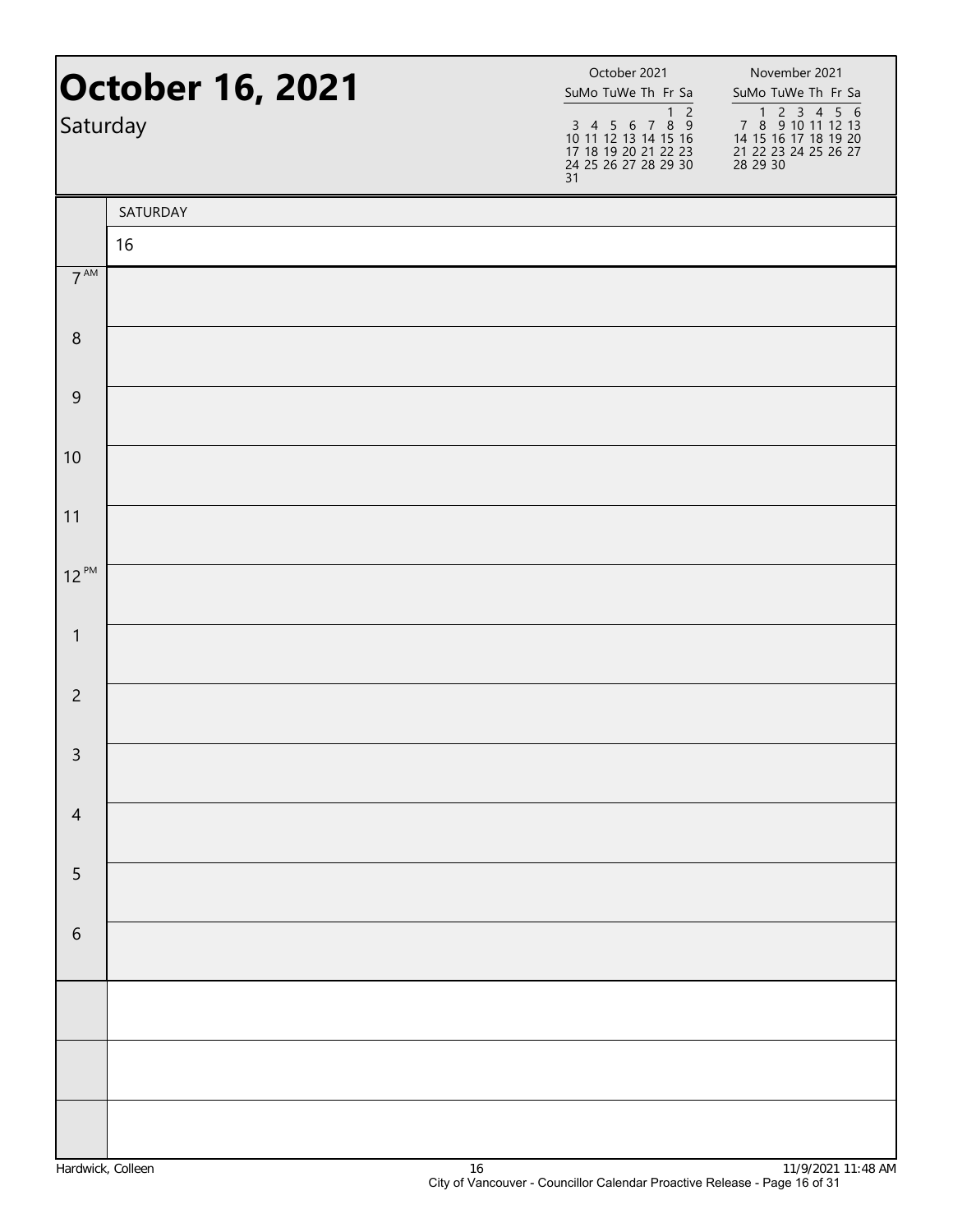| Sunday          | <b>October 17, 2021</b> | October 2021<br>SuMo TuWe Th Fr Sa<br>$1\overline{2}$<br>3 4 5 6 7 8 9<br>10 11 12 13 14 15 16<br>17 18 19 20 21 22 23<br>24 25 26 27 28 29 30<br>31 | November 2021<br>SuMo TuWe Th Fr Sa<br>1 2 3 4 5 6<br>7 8 9 10 11 12 13<br>14 15 16 17 18 19 20<br>21 22 23 24 25 26 27<br>28 29 30 |  |
|-----------------|-------------------------|------------------------------------------------------------------------------------------------------------------------------------------------------|-------------------------------------------------------------------------------------------------------------------------------------|--|
|                 | SUNDAY                  |                                                                                                                                                      |                                                                                                                                     |  |
|                 | 17                      |                                                                                                                                                      |                                                                                                                                     |  |
| 7 <sup>AM</sup> |                         |                                                                                                                                                      |                                                                                                                                     |  |
| $\,8\,$         |                         |                                                                                                                                                      |                                                                                                                                     |  |
| $\overline{9}$  |                         |                                                                                                                                                      |                                                                                                                                     |  |
| 10              |                         |                                                                                                                                                      |                                                                                                                                     |  |
| 11              |                         |                                                                                                                                                      |                                                                                                                                     |  |
| $12^{PM}$       |                         |                                                                                                                                                      |                                                                                                                                     |  |
| $\mathbf{1}$    |                         |                                                                                                                                                      |                                                                                                                                     |  |
| $\overline{2}$  |                         |                                                                                                                                                      |                                                                                                                                     |  |
| $\mathsf{3}$    |                         |                                                                                                                                                      |                                                                                                                                     |  |
| $\overline{4}$  |                         |                                                                                                                                                      |                                                                                                                                     |  |
| 5               |                         |                                                                                                                                                      |                                                                                                                                     |  |
| $\sqrt{6}$      |                         |                                                                                                                                                      |                                                                                                                                     |  |
|                 |                         |                                                                                                                                                      |                                                                                                                                     |  |
|                 |                         |                                                                                                                                                      |                                                                                                                                     |  |
|                 |                         |                                                                                                                                                      |                                                                                                                                     |  |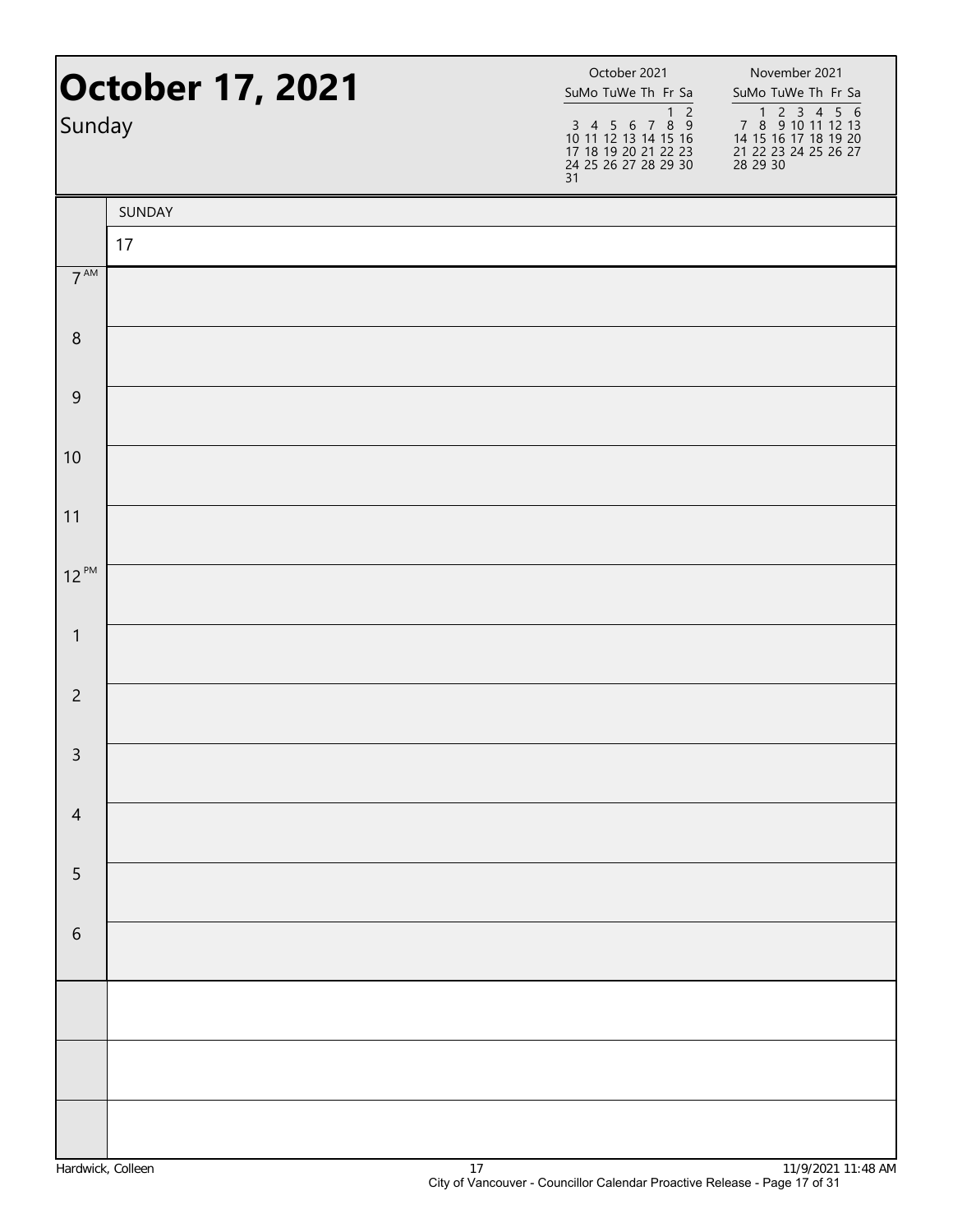| Monday          | <b>October 18, 2021</b>                                                                                                            | 31                                                                                                                                                              | October 2021<br>SuMo TuWe Th Fr Sa<br>1 <sub>2</sub><br>3 4 5 6 7 8 9<br>10 11 12 13 14 15 16<br>17 18 19 20 21 22 23<br>24 25 26 27 28 29 30 | November 2021<br>SuMo TuWe Th Fr Sa<br>1 2 3 4 5 6<br>7 8 9 10 11 12 13<br>14 15 16 17 18 19 20<br>21 22 23 24 25 26 27<br>28 29 30                                 |
|-----------------|------------------------------------------------------------------------------------------------------------------------------------|-----------------------------------------------------------------------------------------------------------------------------------------------------------------|-----------------------------------------------------------------------------------------------------------------------------------------------|---------------------------------------------------------------------------------------------------------------------------------------------------------------------|
|                 | <b>MONDAY</b>                                                                                                                      |                                                                                                                                                                 |                                                                                                                                               |                                                                                                                                                                     |
|                 | 18                                                                                                                                 |                                                                                                                                                                 |                                                                                                                                               |                                                                                                                                                                     |
|                 | Submit Draft Motion for Staff Feedback by 5pm for Nov. 2nd Council - Councillor's Meeting Calendar                                 |                                                                                                                                                                 |                                                                                                                                               |                                                                                                                                                                     |
| 7 <sup>AM</sup> |                                                                                                                                    |                                                                                                                                                                 |                                                                                                                                               |                                                                                                                                                                     |
| 8               |                                                                                                                                    |                                                                                                                                                                 |                                                                                                                                               |                                                                                                                                                                     |
| 9               | [EXT] Updated invitation: PlaceSpeak<br>Team-wide scrum @ Weekly from 9am to<br>Colleen Hardwick<br>⊙                              | [EXT] Updated invitation: Team-wide<br>scrum @ Weekly from 9am to 10am on<br>Colleen Hardwick                                                                   | s.22(1)<br><b>Colleen Hardwick</b><br>↔                                                                                                       | Invitation: Team-wide scrum @ Weekly fro<br>or SKYPE<br>$O$ $\theta$ $\theta$                                                                                       |
| 10              |                                                                                                                                    |                                                                                                                                                                 |                                                                                                                                               |                                                                                                                                                                     |
| 11<br>$12^{PM}$ | <b>Vancouver Heritage Commission Regular</b><br>Meeting - October 18, 2021<br>Joe Wai Room, Vancouver City Hall<br>Denissenko, Ana |                                                                                                                                                                 |                                                                                                                                               |                                                                                                                                                                     |
|                 |                                                                                                                                    |                                                                                                                                                                 |                                                                                                                                               |                                                                                                                                                                     |
| 1               |                                                                                                                                    | Staff/Council Briefing - 1:00 to 2:30 pm -<br>2022 Budget: i) Update on 2021 Financial<br>& Building 2022 Budget; ii) Downloading                               |                                                                                                                                               | Staff/Council Briefing - October 18, 2021<br>- 1:00 to 2:30 pm - 2022 Budget: i)<br>Update on 2021 Financial & Building                                             |
| $\overline{2}$  |                                                                                                                                    | of Provincial Costs/2:30 pm to 4:00 pm -<br><b>Climate Emergency Action Plan - Carbon</b><br><b>Pollution Limits on Existing Buildings</b><br>Webex - See Below |                                                                                                                                               | 2022 Budget; ii) Downloading of<br>Provincial Costs/2:30 pm to 4:00 pm -<br><b>Climate Emergency Action Plan - Carbon</b><br><b>Pollution Limits on Existing Bu</b> |
| 3               |                                                                                                                                    | Hardwick, Colleen                                                                                                                                               | Webex Invite<br>Hildebrandt, Tina                                                                                                             |                                                                                                                                                                     |
| $\overline{4}$  | <b>Councillors Dominato/Hardwick/Kirby-Yung</b><br>Hardwick, Colleen                                                               |                                                                                                                                                                 |                                                                                                                                               | ∅                                                                                                                                                                   |
| 5               |                                                                                                                                    |                                                                                                                                                                 |                                                                                                                                               |                                                                                                                                                                     |
| 6               |                                                                                                                                    |                                                                                                                                                                 |                                                                                                                                               |                                                                                                                                                                     |
|                 |                                                                                                                                    |                                                                                                                                                                 |                                                                                                                                               |                                                                                                                                                                     |
|                 |                                                                                                                                    |                                                                                                                                                                 |                                                                                                                                               |                                                                                                                                                                     |
|                 |                                                                                                                                    |                                                                                                                                                                 |                                                                                                                                               |                                                                                                                                                                     |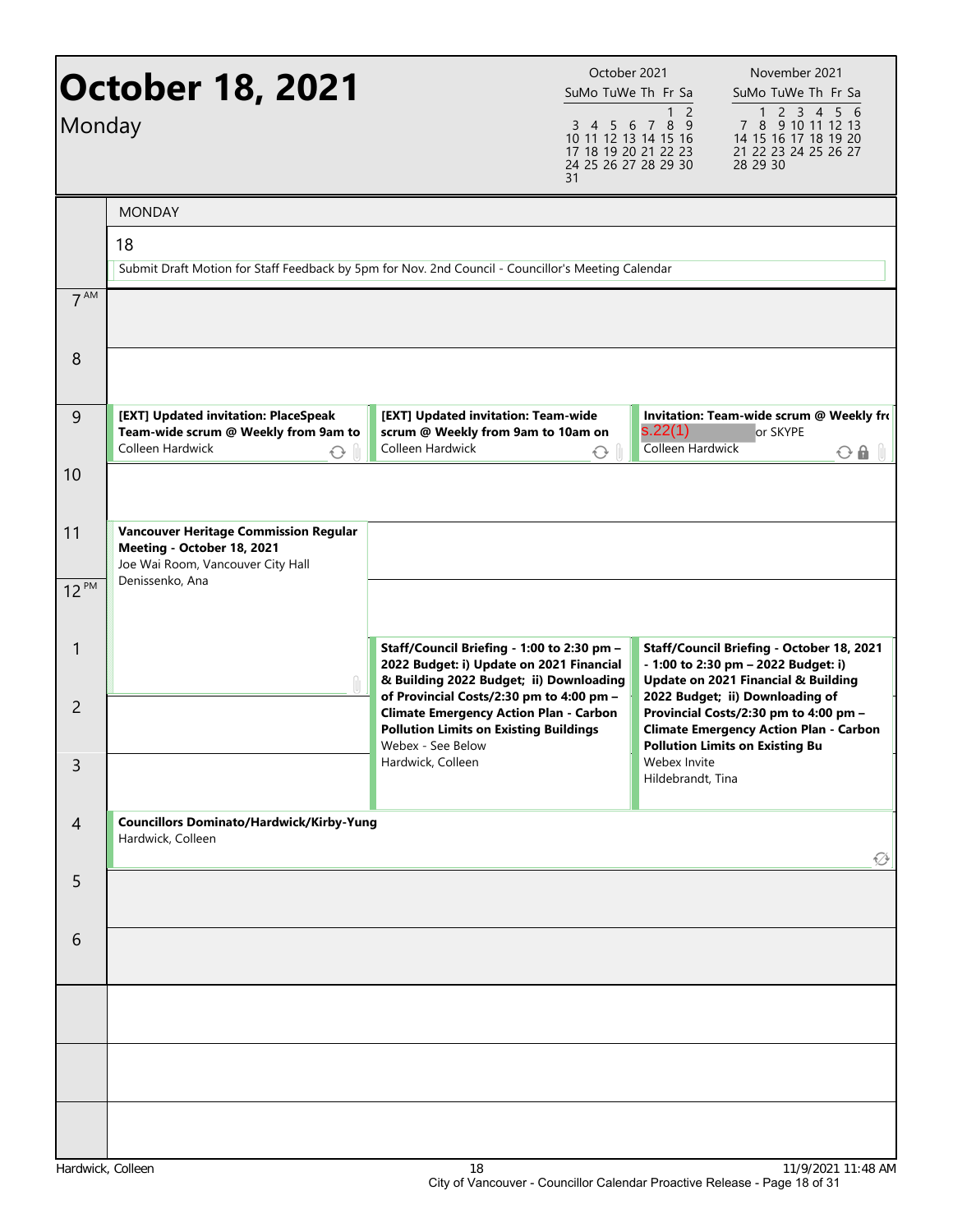|                 | October 19, 2021                    | October 2021<br>SuMo TuWe Th Fr Sa                                                                                 | November 2021<br>SuMo TuWe Th Fr Sa                                                          |
|-----------------|-------------------------------------|--------------------------------------------------------------------------------------------------------------------|----------------------------------------------------------------------------------------------|
| Tuesday         |                                     | $\overline{c}$<br>1<br>3 4 5 6 7 8 9<br>10 11 12 13 14 15 16<br>17 18 19 20 21 22 23<br>24 25 26 27 28 29 30<br>31 | 1 2 3 4 5 6<br>7 8 9 10 11 12 13<br>14 15 16 17 18 19 20<br>21 22 23 24 25 26 27<br>28 29 30 |
|                 | TUESDAY                             |                                                                                                                    |                                                                                              |
|                 | 19                                  |                                                                                                                    |                                                                                              |
| $7^{\text{AM}}$ |                                     |                                                                                                                    |                                                                                              |
| $\,8\,$         |                                     |                                                                                                                    |                                                                                              |
| $\overline{9}$  | Council - October 19, 2021<br>Webex | Council                                                                                                            |                                                                                              |
| 10              | Fukushima, Brian                    | Webex<br>Hardwick, Colleen                                                                                         |                                                                                              |
| 11              |                                     |                                                                                                                    |                                                                                              |
| $12^{PM}$       |                                     |                                                                                                                    |                                                                                              |
| $\mathbf{1}$    |                                     |                                                                                                                    |                                                                                              |
| $\overline{2}$  |                                     |                                                                                                                    |                                                                                              |
| $\mathsf{3}$    |                                     |                                                                                                                    |                                                                                              |
| $\overline{4}$  |                                     |                                                                                                                    |                                                                                              |
| 5               |                                     |                                                                                                                    |                                                                                              |
| $\,$ 6 $\,$     |                                     |                                                                                                                    |                                                                                              |
|                 |                                     |                                                                                                                    |                                                                                              |
|                 |                                     |                                                                                                                    |                                                                                              |
|                 |                                     |                                                                                                                    |                                                                                              |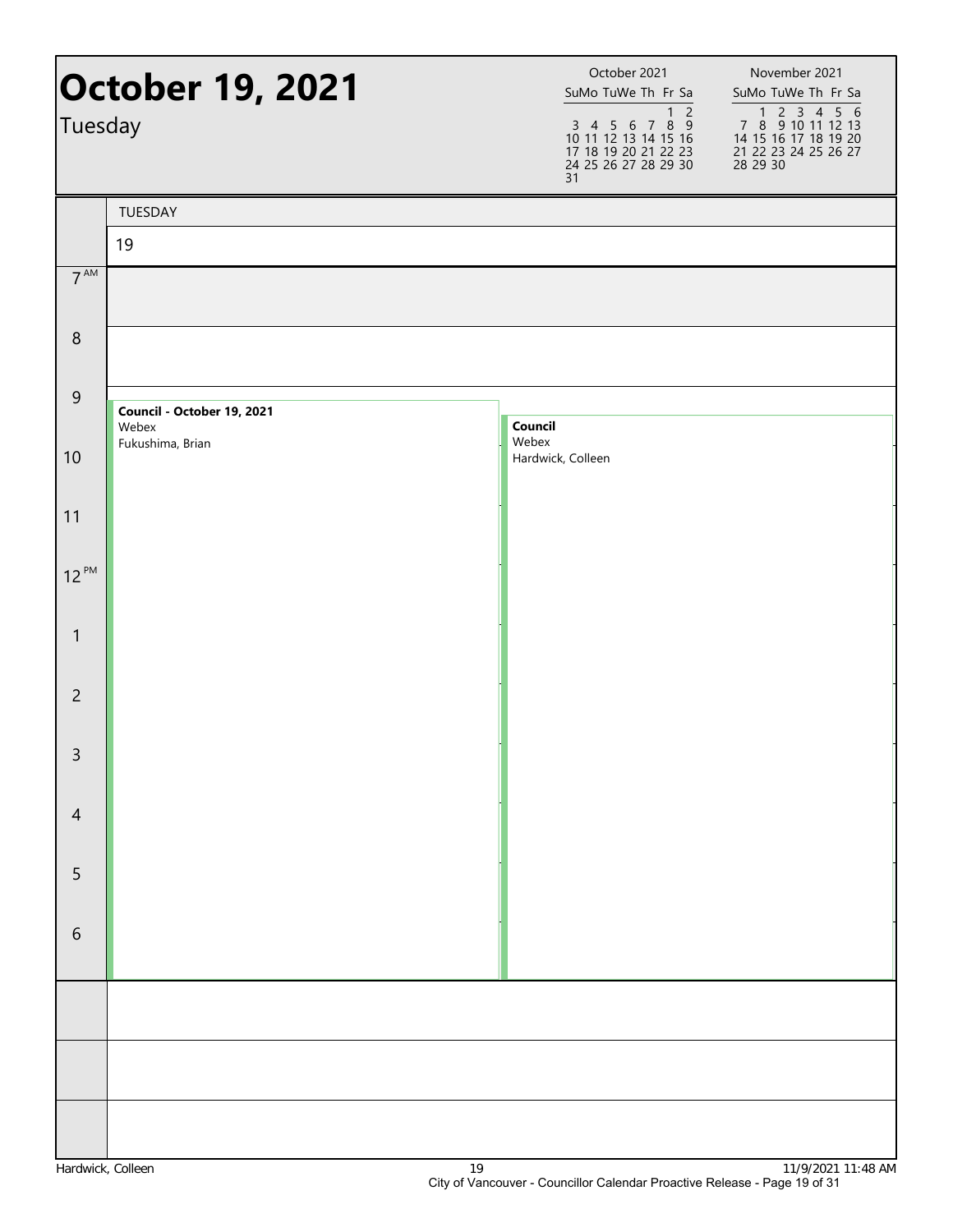|                  | <b>October 20, 2021</b><br>Wednesday                                                                                   |                   | October 2021<br>SuMo TuWe Th Fr Sa<br>$\overline{2}$<br>$\mathbf{1}$<br>3 4 5 6 7 8 9<br>10 11 12 13 14 15 16<br>17 18 19 20 21 22 23<br>24 25 26 27 28 29 30<br>31 | November 2021<br>SuMo TuWe Th Fr Sa<br>1 2 3 4 5 6<br>7 8 9 10 11 12 13<br>14 15 16 17 18 19 20<br>21 22 23 24 25 26 27<br>28 29 30 |
|------------------|------------------------------------------------------------------------------------------------------------------------|-------------------|---------------------------------------------------------------------------------------------------------------------------------------------------------------------|-------------------------------------------------------------------------------------------------------------------------------------|
|                  | WEDNESDAY                                                                                                              |                   |                                                                                                                                                                     |                                                                                                                                     |
|                  | 20                                                                                                                     |                   |                                                                                                                                                                     |                                                                                                                                     |
| $7^{\text{AM}}$  |                                                                                                                        |                   |                                                                                                                                                                     |                                                                                                                                     |
| $\boldsymbol{8}$ |                                                                                                                        |                   |                                                                                                                                                                     |                                                                                                                                     |
| $\overline{9}$   | October 20, 2021 MV Board Budget Workshop<br>ZOOM - See Below                                                          | Hardwick, Colleen | October 20, 2021 MV Board Budget Workshop<br>ZOOM - See Below                                                                                                       |                                                                                                                                     |
| 10               |                                                                                                                        |                   |                                                                                                                                                                     |                                                                                                                                     |
| 11               |                                                                                                                        |                   |                                                                                                                                                                     |                                                                                                                                     |
| $12^{PM}$        |                                                                                                                        |                   |                                                                                                                                                                     |                                                                                                                                     |
| $\mathbf{1}$     |                                                                                                                        |                   |                                                                                                                                                                     |                                                                                                                                     |
| $\overline{2}$   |                                                                                                                        |                   |                                                                                                                                                                     |                                                                                                                                     |
| $\mathsf{3}$     |                                                                                                                        |                   |                                                                                                                                                                     |                                                                                                                                     |
| $\overline{4}$   |                                                                                                                        |                   |                                                                                                                                                                     |                                                                                                                                     |
| 5                |                                                                                                                        |                   |                                                                                                                                                                     |                                                                                                                                     |
| 6                |                                                                                                                        |                   |                                                                                                                                                                     |                                                                                                                                     |
|                  | 7:00pm - 7:30pm REMINDER: Quotes for Info Bulletin (submit to Marie by 10am on Thursday)(maria.pontikis@@vancouver.ca) |                   |                                                                                                                                                                     |                                                                                                                                     |
|                  |                                                                                                                        |                   |                                                                                                                                                                     |                                                                                                                                     |
|                  |                                                                                                                        |                   |                                                                                                                                                                     |                                                                                                                                     |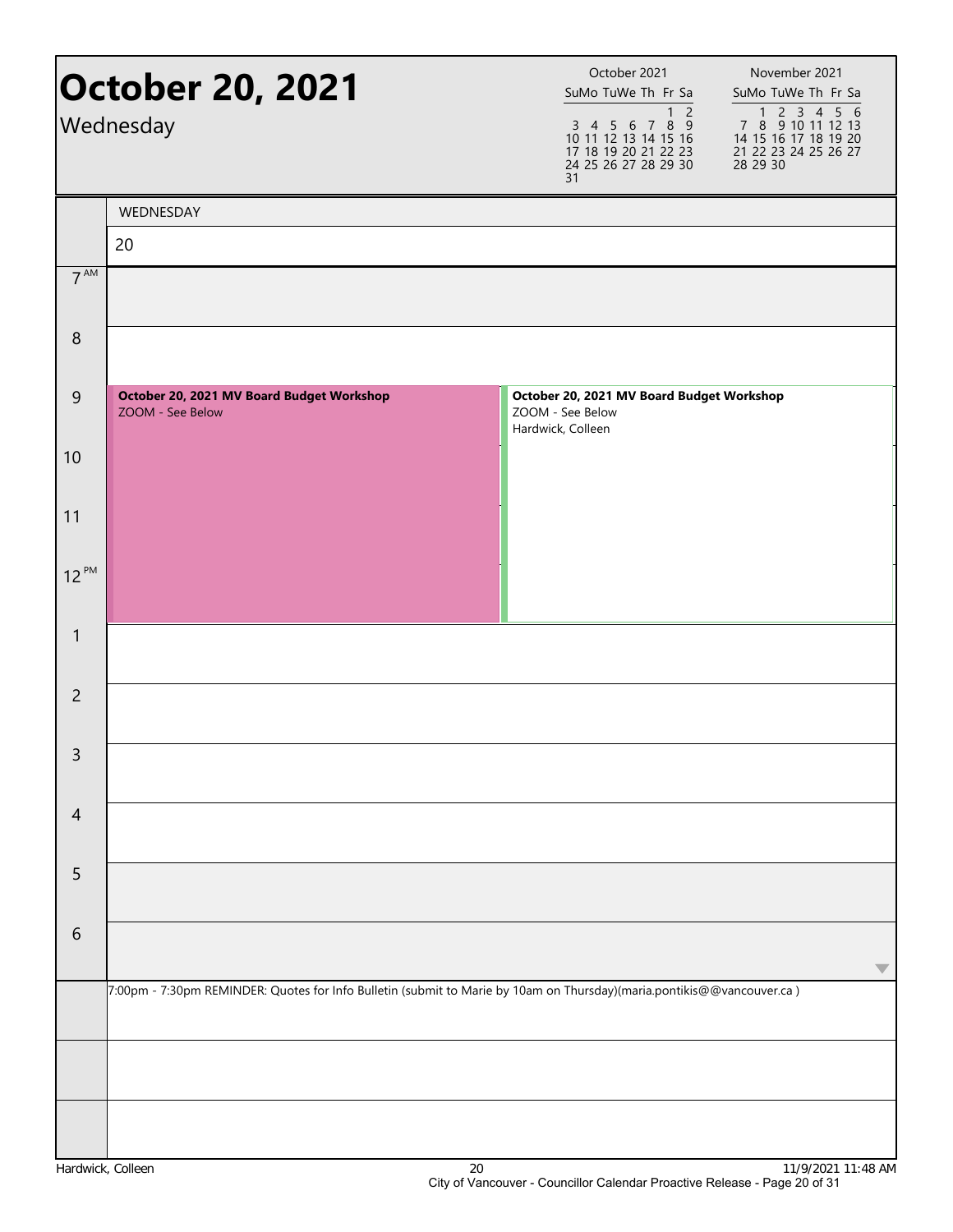|                 | <b>October 21, 2021</b>                                                            | October 2021<br>November 2021<br>SuMo TuWe Th Fr Sa<br>SuMo TuWe Th Fr Sa<br>1 <sub>2</sub>                                                                                                   |
|-----------------|------------------------------------------------------------------------------------|-----------------------------------------------------------------------------------------------------------------------------------------------------------------------------------------------|
| Thursday        |                                                                                    | 1 2 3 4 5 6<br>7 8 9 10 11 12 13<br>$3$ 4 5 6 7 8 9<br>10 11 12 13 14 15 16<br>17 18 19 20 21 22 23<br>14 15 16 17 18 19 20<br>21 22 23 24 25 26 27<br>24 25 26 27 28 29 30<br>28 29 30<br>31 |
|                 | THURSDAY                                                                           |                                                                                                                                                                                               |
|                 | 21                                                                                 |                                                                                                                                                                                               |
| 7 <sup>AM</sup> |                                                                                    |                                                                                                                                                                                               |
| $\,8\,$         |                                                                                    |                                                                                                                                                                                               |
| $\overline{9}$  | <b>Standing Committee on Policy and Strategic Priorities - October</b><br>21, 2021 | <b>Standing Committee on Policy and Strategic Priorities</b>                                                                                                                                  |
| 10              | WebEx Online/City Hall<br>Dragnea, Irina                                           | Webex/City Hall<br>Hardwick, Colleen                                                                                                                                                          |
| 11              |                                                                                    |                                                                                                                                                                                               |
| $12^{PM}$       |                                                                                    |                                                                                                                                                                                               |
| 1               |                                                                                    |                                                                                                                                                                                               |
| $\overline{2}$  |                                                                                    |                                                                                                                                                                                               |
| 3               |                                                                                    |                                                                                                                                                                                               |
| $\overline{4}$  |                                                                                    |                                                                                                                                                                                               |
| 5               |                                                                                    |                                                                                                                                                                                               |
| 6               |                                                                                    |                                                                                                                                                                                               |
|                 |                                                                                    |                                                                                                                                                                                               |
|                 |                                                                                    |                                                                                                                                                                                               |
|                 |                                                                                    |                                                                                                                                                                                               |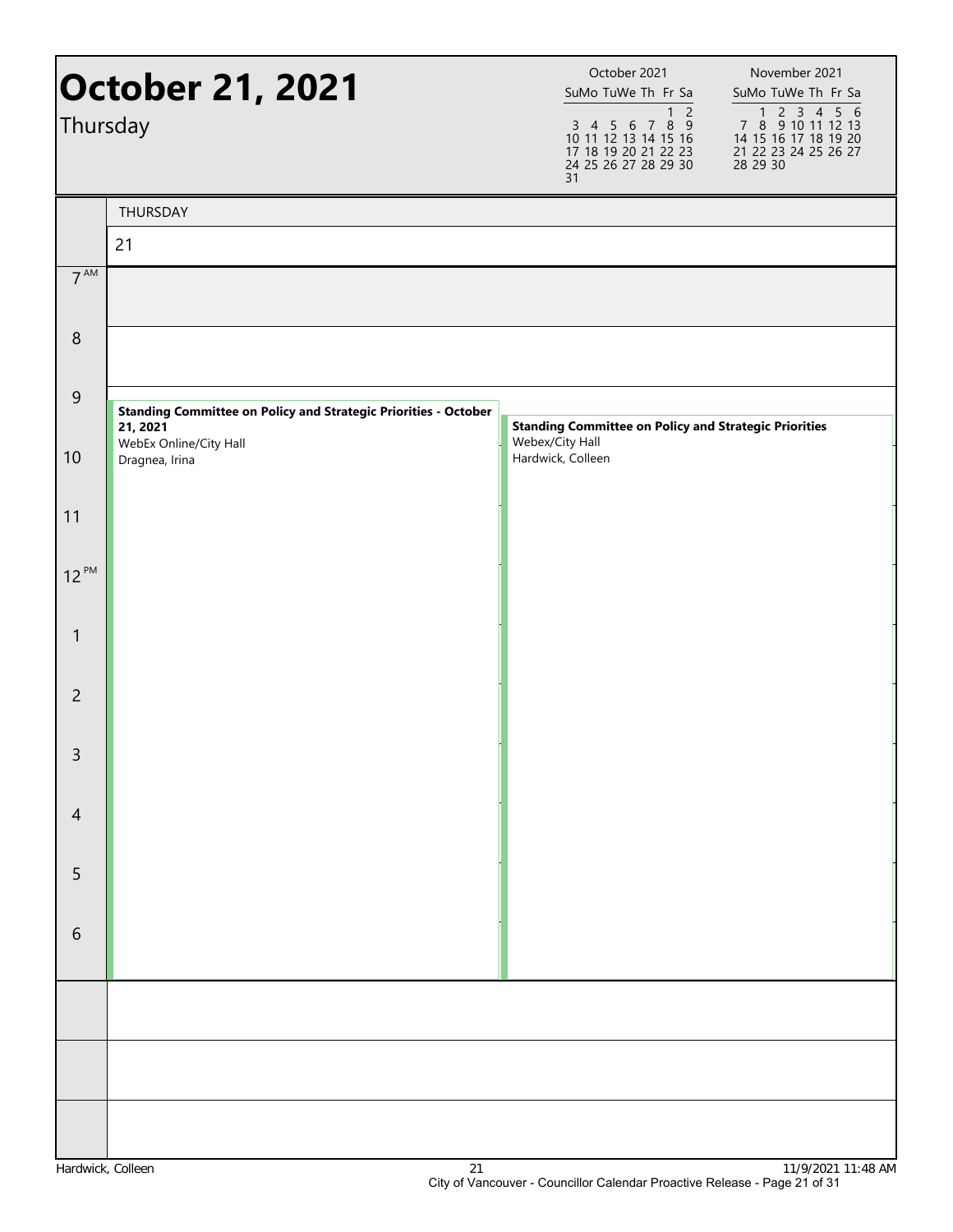| Friday          | <b>October 22, 2021</b> | October 2021<br>SuMo TuWe Th Fr Sa<br>1 <sub>2</sub><br>3 4 5 6 7 8 9<br>10 11 12 13 14 15 16<br>17 18 19 20 21 22 23<br>24 25 26 27 28 29 30<br>31 | November 2021<br>SuMo TuWe Th Fr Sa<br>7 8 9 10 11 12 13<br>14 15 16 17 18 19 20<br>21 22 23 24 25 26 27<br>28 29 30 |
|-----------------|-------------------------|-----------------------------------------------------------------------------------------------------------------------------------------------------|----------------------------------------------------------------------------------------------------------------------|
|                 | <b>FRIDAY</b>           |                                                                                                                                                     |                                                                                                                      |
|                 | 22                      |                                                                                                                                                     |                                                                                                                      |
| $7^{\text{AM}}$ |                         |                                                                                                                                                     |                                                                                                                      |
| $\,8\,$         |                         |                                                                                                                                                     |                                                                                                                      |
| $\overline{9}$  |                         |                                                                                                                                                     |                                                                                                                      |
| 10              |                         |                                                                                                                                                     |                                                                                                                      |
| 11              |                         |                                                                                                                                                     |                                                                                                                      |
| $12^{PM}$       |                         |                                                                                                                                                     |                                                                                                                      |
| $\mathbf{1}$    |                         |                                                                                                                                                     |                                                                                                                      |
| $\overline{2}$  |                         |                                                                                                                                                     |                                                                                                                      |
| $\overline{3}$  |                         |                                                                                                                                                     |                                                                                                                      |
| $\overline{4}$  |                         |                                                                                                                                                     |                                                                                                                      |
| 5               |                         |                                                                                                                                                     |                                                                                                                      |
| $\sqrt{6}$      |                         |                                                                                                                                                     |                                                                                                                      |
|                 |                         |                                                                                                                                                     |                                                                                                                      |
|                 |                         |                                                                                                                                                     |                                                                                                                      |
|                 |                         |                                                                                                                                                     |                                                                                                                      |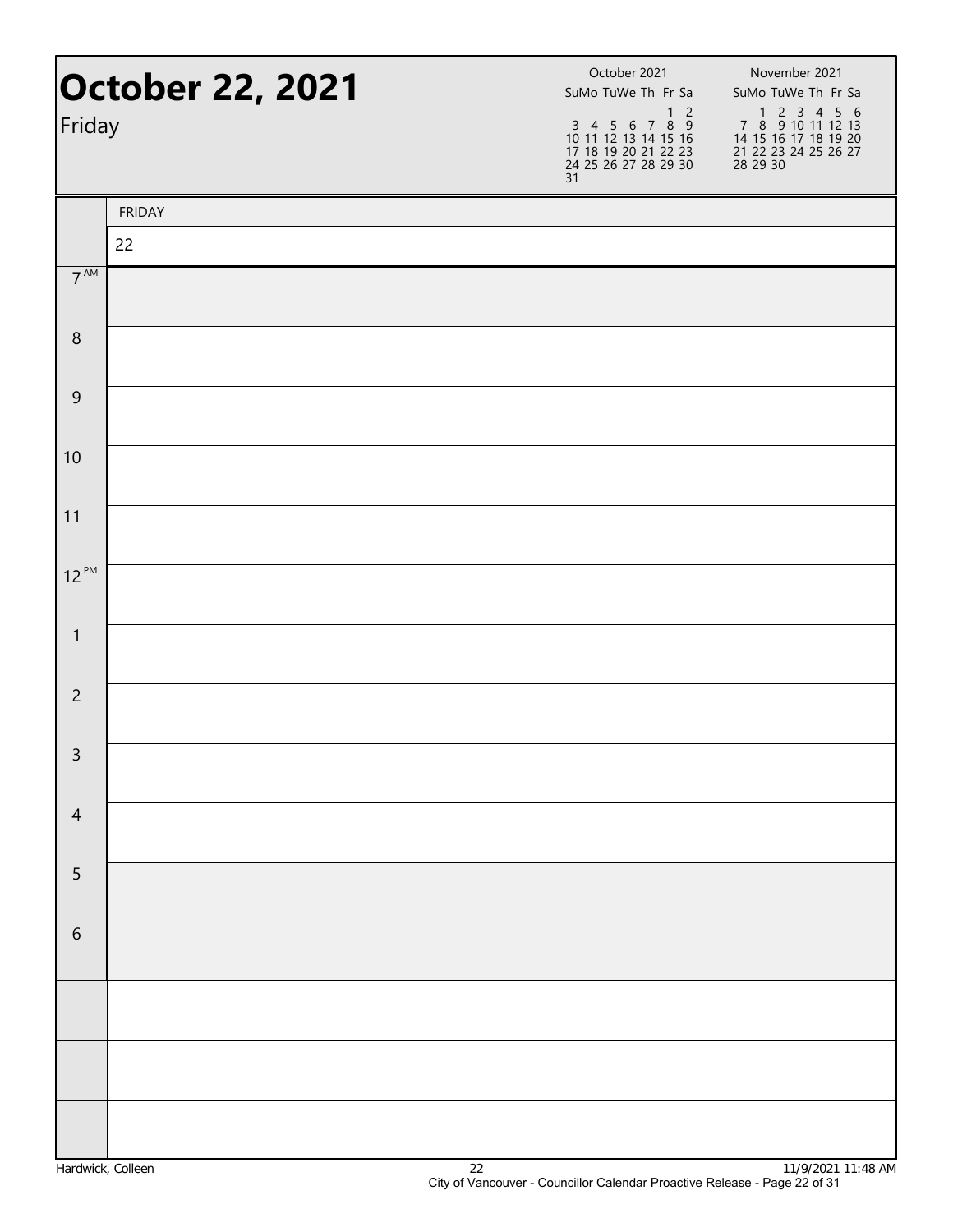| <b>October 23, 2021</b><br>Saturday |                                                                                                                                                        | October 2021<br>SuMo TuWe Th Fr Sa<br>1 <sub>2</sub><br>7 8 9<br>3 4 5 6<br>10 11 12 13 14 15 16<br>17 18 19 20 21 22 23<br>24 25 26 27 28 29 30<br>31 | November 2021<br>SuMo TuWe Th Fr Sa<br>7 8 9 10 11 12 13<br>14 15 16 17 18 19 20<br>21 22 23 24 25 26 27<br>28 29 30 |  |
|-------------------------------------|--------------------------------------------------------------------------------------------------------------------------------------------------------|--------------------------------------------------------------------------------------------------------------------------------------------------------|----------------------------------------------------------------------------------------------------------------------|--|
|                                     | SATURDAY                                                                                                                                               |                                                                                                                                                        |                                                                                                                      |  |
|                                     | 23                                                                                                                                                     |                                                                                                                                                        |                                                                                                                      |  |
| 7 <sup>AM</sup>                     |                                                                                                                                                        |                                                                                                                                                        |                                                                                                                      |  |
| $\,8\,$                             |                                                                                                                                                        |                                                                                                                                                        |                                                                                                                      |  |
| 9                                   | October 23, 2021 MV Council of Councils Meeting - overview on the 2022 - 2026 Metro Vancouver Financial Plan.<br>ZOOM - See Below<br>Hardwick, Colleen |                                                                                                                                                        |                                                                                                                      |  |
| 10                                  |                                                                                                                                                        |                                                                                                                                                        |                                                                                                                      |  |
| 11                                  |                                                                                                                                                        |                                                                                                                                                        |                                                                                                                      |  |
| $12^{PM}$                           |                                                                                                                                                        |                                                                                                                                                        |                                                                                                                      |  |
| $\mathbf{1}$                        |                                                                                                                                                        |                                                                                                                                                        |                                                                                                                      |  |
| $\overline{2}$                      |                                                                                                                                                        |                                                                                                                                                        |                                                                                                                      |  |
| $\mathsf{3}$                        |                                                                                                                                                        |                                                                                                                                                        |                                                                                                                      |  |
| $\overline{4}$                      |                                                                                                                                                        |                                                                                                                                                        |                                                                                                                      |  |
| 5                                   |                                                                                                                                                        |                                                                                                                                                        |                                                                                                                      |  |
| $\sqrt{6}$                          |                                                                                                                                                        |                                                                                                                                                        |                                                                                                                      |  |
|                                     |                                                                                                                                                        |                                                                                                                                                        |                                                                                                                      |  |
|                                     |                                                                                                                                                        |                                                                                                                                                        |                                                                                                                      |  |
|                                     |                                                                                                                                                        |                                                                                                                                                        |                                                                                                                      |  |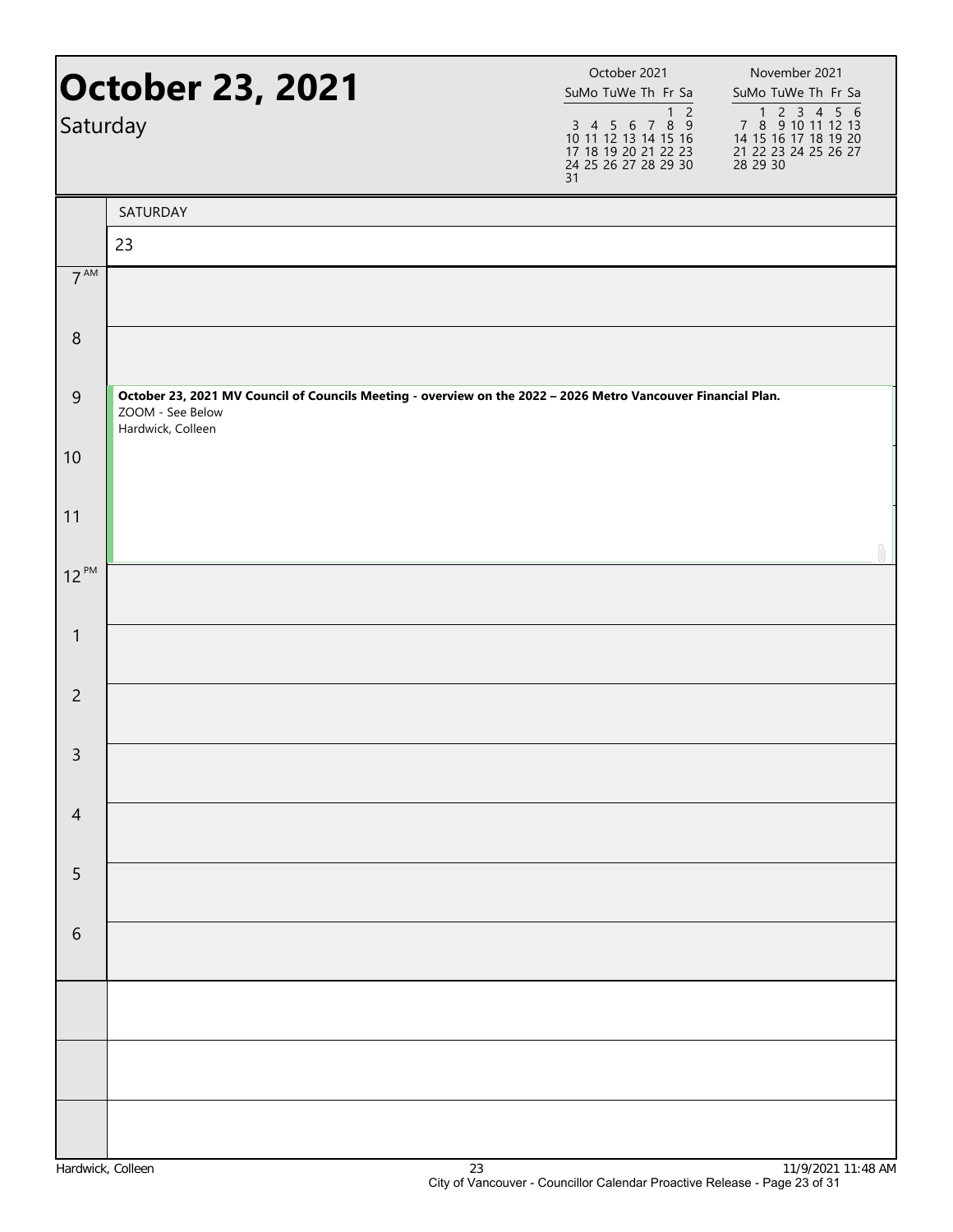| Sunday          | <b>October 24, 2021</b> | October 2021<br>SuMo TuWe Th Fr Sa<br>$1\overline{2}$<br>3 4 5 6 7 8 9<br>10 11 12 13 14 15 16<br>17 18 19 20 21 22 23<br>24 25 26 27 28 29 30<br>31 | November 2021<br>SuMo TuWe Th Fr Sa<br>1 2 3 4 5 6<br>7 8 9 10 11 12 13<br>14 15 16 17 18 19 20<br>21 22 23 24 25 26 27<br>28 29 30 |
|-----------------|-------------------------|------------------------------------------------------------------------------------------------------------------------------------------------------|-------------------------------------------------------------------------------------------------------------------------------------|
|                 | SUNDAY                  |                                                                                                                                                      |                                                                                                                                     |
|                 | 24                      |                                                                                                                                                      |                                                                                                                                     |
| 7 <sup>AM</sup> |                         |                                                                                                                                                      |                                                                                                                                     |
| $\,8\,$         |                         |                                                                                                                                                      |                                                                                                                                     |
| $\overline{9}$  |                         |                                                                                                                                                      |                                                                                                                                     |
| 10              |                         |                                                                                                                                                      |                                                                                                                                     |
| 11              |                         |                                                                                                                                                      |                                                                                                                                     |
| $12^{PM}$       |                         |                                                                                                                                                      |                                                                                                                                     |
| $\mathbf{1}$    |                         |                                                                                                                                                      |                                                                                                                                     |
| $\overline{2}$  |                         |                                                                                                                                                      |                                                                                                                                     |
| $\mathsf{3}$    |                         |                                                                                                                                                      |                                                                                                                                     |
| $\overline{4}$  |                         |                                                                                                                                                      |                                                                                                                                     |
| 5               |                         |                                                                                                                                                      |                                                                                                                                     |
| $\sqrt{6}$      |                         |                                                                                                                                                      |                                                                                                                                     |
|                 |                         |                                                                                                                                                      |                                                                                                                                     |
|                 |                         |                                                                                                                                                      |                                                                                                                                     |
|                 |                         |                                                                                                                                                      |                                                                                                                                     |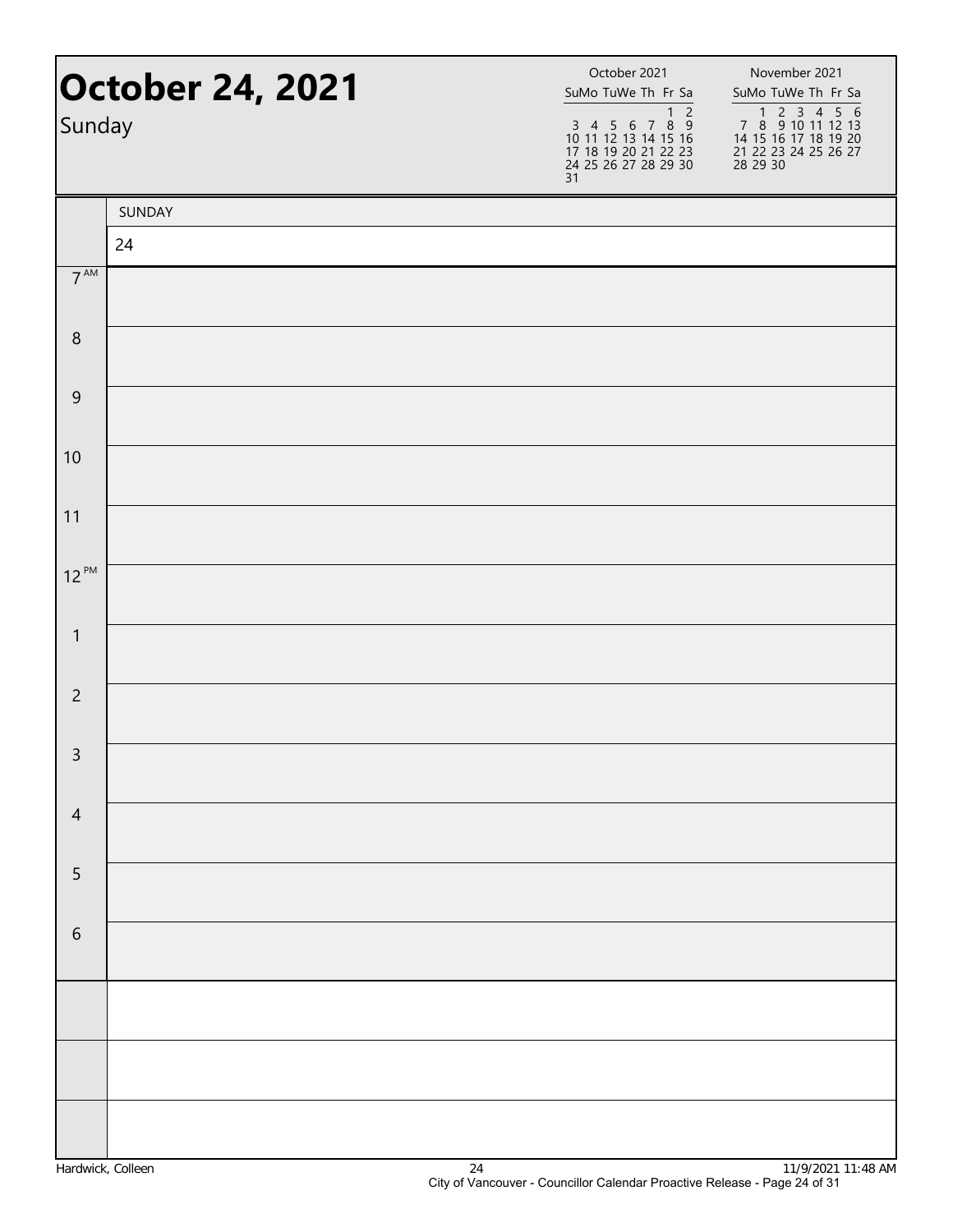| Monday          | October 25, 2021                                                     |                                                                                                                             |                                                                                | 31                | October 2021<br>SuMo TuWe Th Fr Sa<br>1 <sup>2</sup><br>7 8 9<br>3 4 5 6<br>10 11 12 13 14 15 16<br>17 18 19 20 21 22 23<br>24 25 26 27 28 29 30 | November 2021<br>SuMo TuWe Th Fr Sa<br>1 2 3 4 5 6<br>7 8 9 10 11 12 13<br>14 15 16 17 18 19 20<br>21 22 23 24 25 26 27<br>28 29 30 |
|-----------------|----------------------------------------------------------------------|-----------------------------------------------------------------------------------------------------------------------------|--------------------------------------------------------------------------------|-------------------|--------------------------------------------------------------------------------------------------------------------------------------------------|-------------------------------------------------------------------------------------------------------------------------------------|
|                 | <b>MONDAY</b>                                                        |                                                                                                                             |                                                                                |                   |                                                                                                                                                  |                                                                                                                                     |
|                 | 25                                                                   |                                                                                                                             |                                                                                |                   |                                                                                                                                                  |                                                                                                                                     |
|                 |                                                                      | Submit Final Motion for Agenda Inclusion by 5pm (For Nov 2nd Council) - Councillor's Meeting Calendar                       |                                                                                |                   |                                                                                                                                                  |                                                                                                                                     |
| 7 <sup>AM</sup> |                                                                      |                                                                                                                             |                                                                                |                   |                                                                                                                                                  |                                                                                                                                     |
| 8               | <b>Cllr. Hardwick /Theresa</b>                                       | Cllr. Hardwick /Theresa                                                                                                     |                                                                                |                   |                                                                                                                                                  |                                                                                                                                     |
| 9               | Webex<br>Hardwick, Colleen                                           | Webex<br>Hardwick, Colleen                                                                                                  | [EXT] Updated<br>invitation: PlaceSpeak<br>Colleen Hardwick $\curvearrowright$ |                   | [EXT] Updated<br>invitation: Team-wide<br>Colleen Hardwick $\bigcirc$                                                                            | <b>Invitation: Team-wide so</b><br>s.22(1)<br>or SK<br>Colleen Hardwin a                                                            |
| 10              |                                                                      |                                                                                                                             |                                                                                |                   |                                                                                                                                                  |                                                                                                                                     |
| 11              |                                                                      |                                                                                                                             |                                                                                |                   |                                                                                                                                                  |                                                                                                                                     |
| 12 PM           |                                                                      |                                                                                                                             |                                                                                |                   |                                                                                                                                                  |                                                                                                                                     |
| $\mathbf{1}$    | Webex - Please see Below                                             | Staff/Council Briefing - 1:00 pm to 2:30 pm - 2022 Budget - Tax<br>Scenarios and Options/2:30 pm to 4:00 pm - Broadway Plan |                                                                                |                   | Webex - Please see Below                                                                                                                         | Staff/Council Briefing - 1:00 pm to 2:30 pm - 2022 Budget - Tax<br>Scenarios and Options/2:30 pm to 4:00 pm - Broadway Plan         |
| $\overline{2}$  | <b>CC Meeting Requests</b>                                           |                                                                                                                             |                                                                                | Hardwick, Colleen |                                                                                                                                                  |                                                                                                                                     |
| 3               |                                                                      |                                                                                                                             | ₩                                                                              |                   |                                                                                                                                                  |                                                                                                                                     |
| $\overline{4}$  | <b>Councillors Dominato/Hardwick/Kirby-Yung</b><br>Hardwick, Colleen |                                                                                                                             |                                                                                |                   |                                                                                                                                                  | Ø                                                                                                                                   |
| 5               | <b>Materials Attached)</b><br>ZOOM - See Below                       | Vancouver Heritage Foundation - Board Meeting (Agenda and                                                                   |                                                                                | Emily Lonie       | <b>VHF Board Meeting (Agenda and Materials Attached)</b><br>Zoom - See details below                                                             |                                                                                                                                     |
| 6               | Hardwick, Colleen                                                    |                                                                                                                             |                                                                                |                   |                                                                                                                                                  |                                                                                                                                     |
|                 |                                                                      |                                                                                                                             |                                                                                |                   |                                                                                                                                                  |                                                                                                                                     |
|                 |                                                                      |                                                                                                                             |                                                                                |                   |                                                                                                                                                  |                                                                                                                                     |
|                 |                                                                      |                                                                                                                             |                                                                                |                   |                                                                                                                                                  |                                                                                                                                     |
|                 |                                                                      |                                                                                                                             |                                                                                |                   |                                                                                                                                                  |                                                                                                                                     |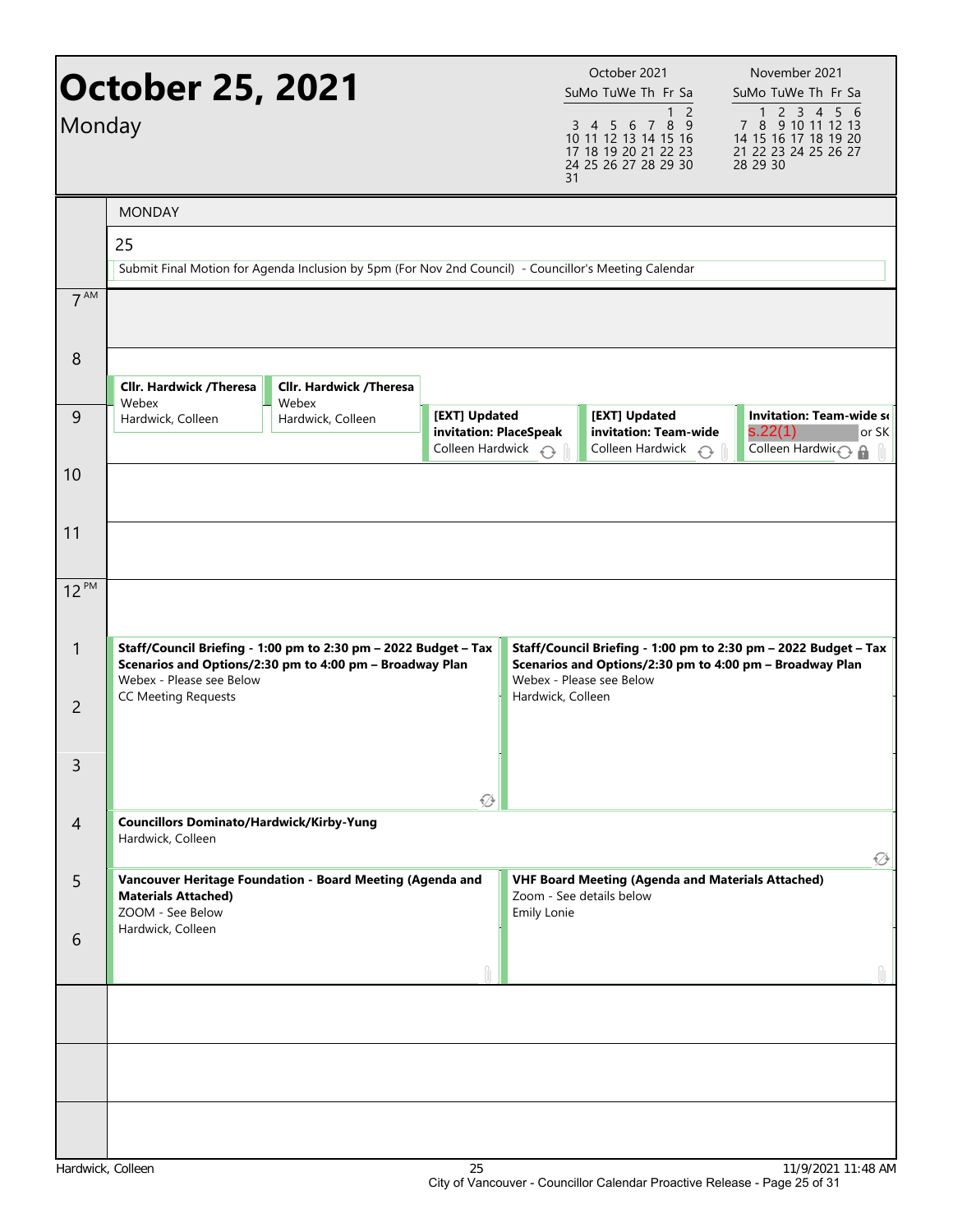| Tuesday         | <b>October 26, 2021</b>                                                                                                             | October 2021<br>SuMo TuWe Th Fr Sa<br>$\mathbf{1}$<br>$\overline{2}$<br>3 4 5 6 7 8 9<br>10 11 12 13 14 15 16<br>17 18 19 20 21 22 23<br>24 25 26 27 28 29 30<br>31 | November 2021<br>SuMo TuWe Th Fr Sa<br>1 2 3 4 5 6<br>7 8 9 10 11 12 13<br>14 15 16 17 18 19 20<br>21 22 23 24 25 26 27<br>28 29 30 |
|-----------------|-------------------------------------------------------------------------------------------------------------------------------------|---------------------------------------------------------------------------------------------------------------------------------------------------------------------|-------------------------------------------------------------------------------------------------------------------------------------|
|                 | <b>TUESDAY</b>                                                                                                                      |                                                                                                                                                                     |                                                                                                                                     |
|                 | 26                                                                                                                                  |                                                                                                                                                                     |                                                                                                                                     |
|                 | s.22(1)<br>Please see sarah.basi@vancouver.ca - Hardwick, Colleen                                                                   |                                                                                                                                                                     |                                                                                                                                     |
| $7^{\text{AM}}$ |                                                                                                                                     |                                                                                                                                                                     |                                                                                                                                     |
| 8               |                                                                                                                                     |                                                                                                                                                                     |                                                                                                                                     |
| $\overline{9}$  |                                                                                                                                     |                                                                                                                                                                     |                                                                                                                                     |
| 10              | PHONE CALL: Kiersten Enemark, Shaw<br>Please call Keirsten@ S.22(1)<br>Hardwick, Colleen                                            |                                                                                                                                                                     |                                                                                                                                     |
| 11              |                                                                                                                                     |                                                                                                                                                                     |                                                                                                                                     |
| 12 PM           |                                                                                                                                     |                                                                                                                                                                     |                                                                                                                                     |
| $\mathbf{1}$    | <b>PHONE CALL: Glenn Williams</b><br>Please call Glenn S.22(1)<br>Hardwick, Colleen                                                 |                                                                                                                                                                     |                                                                                                                                     |
| $\overline{2}$  |                                                                                                                                     |                                                                                                                                                                     |                                                                                                                                     |
| $\mathsf{3}$    | Reconvening Standing Committee on Policy and Strategic<br>Priorities - October 26, 2021<br>WebEx Online/City Hall<br>Dragnea, Irina | <b>Standing Committee on Policy and Strategic Priorities</b><br>(Reconvening from October 21, 2021)<br>Webex - See Below                                            |                                                                                                                                     |
| $\overline{4}$  |                                                                                                                                     | Hardwick, Colleen                                                                                                                                                   |                                                                                                                                     |
| 5               |                                                                                                                                     |                                                                                                                                                                     |                                                                                                                                     |
| 6               |                                                                                                                                     |                                                                                                                                                                     |                                                                                                                                     |
|                 |                                                                                                                                     |                                                                                                                                                                     |                                                                                                                                     |
|                 |                                                                                                                                     |                                                                                                                                                                     |                                                                                                                                     |
|                 |                                                                                                                                     |                                                                                                                                                                     |                                                                                                                                     |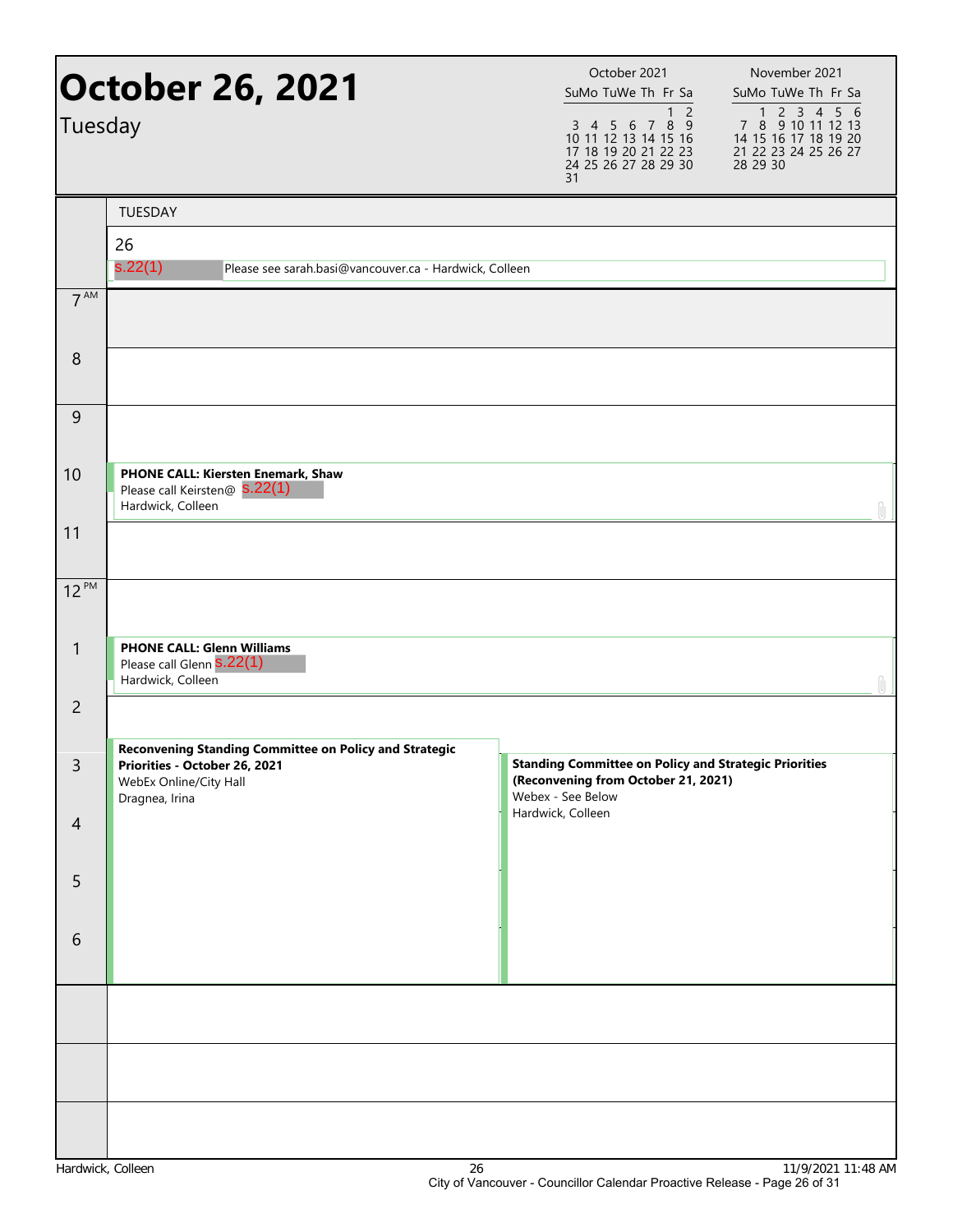| <b>October 27, 2021</b><br>Wednesday |                                                                                                                                            | October 2021<br>SuMo TuWe Th Fr Sa<br>1 <sub>2</sub><br>3 4 5 6 7 8 9<br>10 11 12 13 14 15 16<br>17 18 19 20 21 22 23<br>24 25 26 27 28 29 30<br>31 | November 2021<br>SuMo TuWe Th Fr Sa<br>1 2 3 4 5 6<br>7 8 9 10 11 12 13<br>14 15 16 17 18 19 20<br>21 22 23 24 25 26 27<br>28 29 30 |
|--------------------------------------|--------------------------------------------------------------------------------------------------------------------------------------------|-----------------------------------------------------------------------------------------------------------------------------------------------------|-------------------------------------------------------------------------------------------------------------------------------------|
|                                      | WEDNESDAY                                                                                                                                  |                                                                                                                                                     |                                                                                                                                     |
|                                      | 27                                                                                                                                         |                                                                                                                                                     |                                                                                                                                     |
| 7 <sup>AM</sup>                      |                                                                                                                                            |                                                                                                                                                     |                                                                                                                                     |
| 8                                    |                                                                                                                                            |                                                                                                                                                     |                                                                                                                                     |
| 9                                    |                                                                                                                                            |                                                                                                                                                     |                                                                                                                                     |
| 10                                   | Meeting between Clr. Hardwick & VPL Trustee Karen Spears<br>Zoom<br>Chrysalyn Tolentino                                                    | Meeting between Clr. Hardwick & VPL Trustee Karen Spears<br><b>ZOOM</b><br>Hardwick, Colleen                                                        |                                                                                                                                     |
| 11                                   | Interview with Zack Hyde on Municipal Rental Housing Policy (U of T Research Study)<br>ZOOM - Link Below<br>Hardwick, Colleen              |                                                                                                                                                     |                                                                                                                                     |
| $12^{PM}$                            |                                                                                                                                            |                                                                                                                                                     |                                                                                                                                     |
| 1                                    |                                                                                                                                            |                                                                                                                                                     |                                                                                                                                     |
| $\overline{2}$                       |                                                                                                                                            |                                                                                                                                                     |                                                                                                                                     |
| 3                                    | <b>Reconvening Standing Committee on Policy and Strategic</b><br>Priorities - October 27, 2021<br>WebEx Online/City Hall<br>Dragnea, Irina | <b>Reconvening Standing Committee on Policy and Strategic</b><br>Priorities - October 27, 2021<br>Hardwick, Colleen                                 |                                                                                                                                     |
| $\overline{4}$                       |                                                                                                                                            |                                                                                                                                                     |                                                                                                                                     |
| 5                                    |                                                                                                                                            |                                                                                                                                                     |                                                                                                                                     |
| 6                                    |                                                                                                                                            |                                                                                                                                                     |                                                                                                                                     |
|                                      |                                                                                                                                            |                                                                                                                                                     |                                                                                                                                     |
|                                      |                                                                                                                                            |                                                                                                                                                     |                                                                                                                                     |
|                                      |                                                                                                                                            |                                                                                                                                                     |                                                                                                                                     |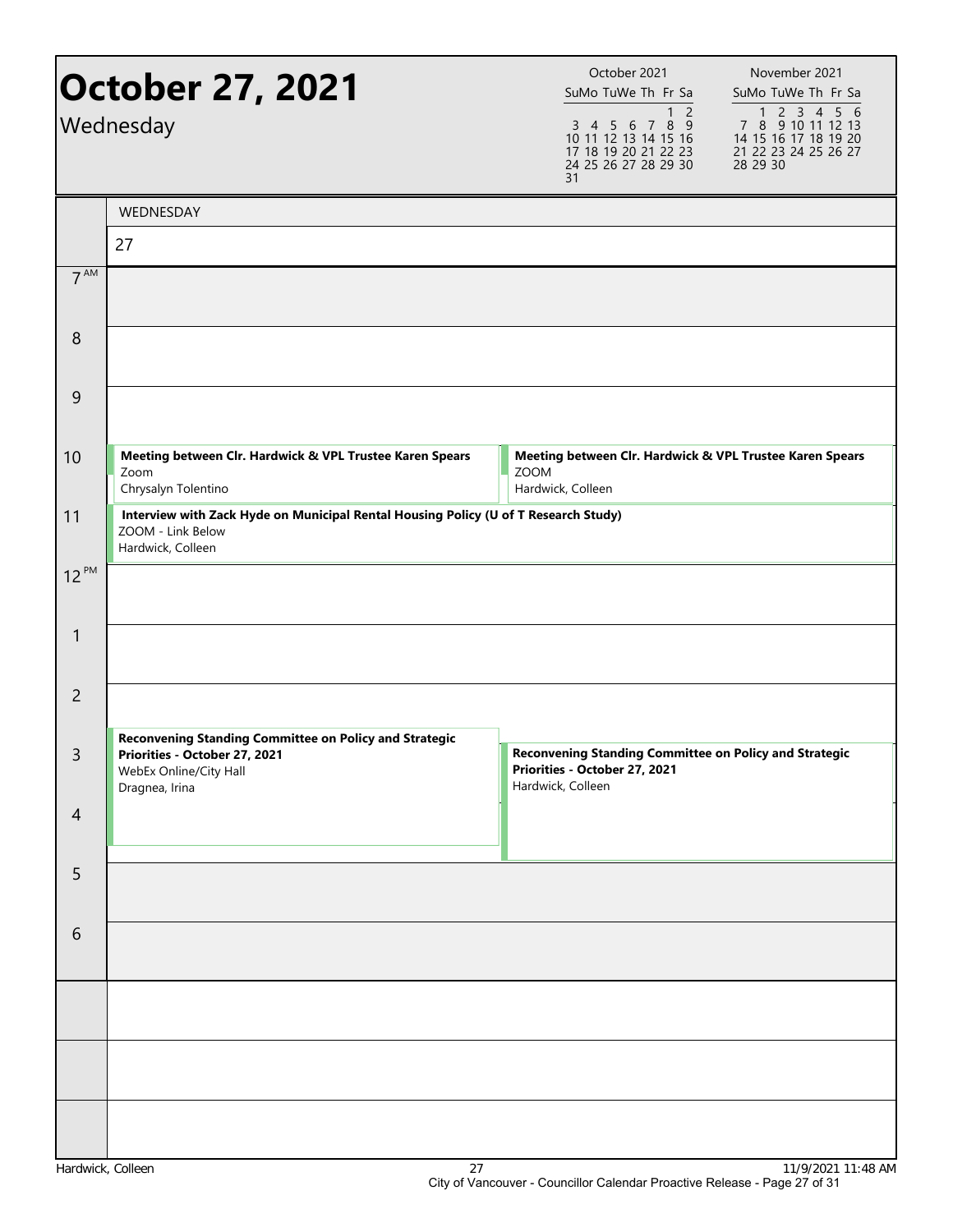| October 28, 2021<br>Thursday |                                                                                                                                            | October 2021<br>SuMo TuWe Th Fr Sa<br>1 <sub>2</sub><br>$3\ 4\ 5\ 6\ 7\ 8\ \overline{9}$<br>10 11 12 13 14 15 16<br>17 18 19 20 21 22 23<br>24 25 26 27 28 29 30<br>31 | November 2021<br>SuMo TuWe Th Fr Sa<br>1 2 3 4 5 6<br>7 8 9 10 11 12 13<br>14 15 16 17 18 19 20<br>21 22 23 24 25 26 27<br>28 29 30 |  |
|------------------------------|--------------------------------------------------------------------------------------------------------------------------------------------|------------------------------------------------------------------------------------------------------------------------------------------------------------------------|-------------------------------------------------------------------------------------------------------------------------------------|--|
|                              | THURSDAY                                                                                                                                   |                                                                                                                                                                        |                                                                                                                                     |  |
|                              | 28                                                                                                                                         |                                                                                                                                                                        |                                                                                                                                     |  |
| 7 <sup>AM</sup>              |                                                                                                                                            |                                                                                                                                                                        |                                                                                                                                     |  |
| 8                            |                                                                                                                                            |                                                                                                                                                                        |                                                                                                                                     |  |
| 9                            |                                                                                                                                            |                                                                                                                                                                        |                                                                                                                                     |  |
| 10                           |                                                                                                                                            |                                                                                                                                                                        |                                                                                                                                     |  |
| 11                           |                                                                                                                                            |                                                                                                                                                                        |                                                                                                                                     |  |
| $12^{PM}$                    |                                                                                                                                            |                                                                                                                                                                        |                                                                                                                                     |  |
| $\mathbf{1}$                 | <b>Metro Directors' Agenda Review Meeting</b><br>Webex - See below<br>Hardwick, Colleen                                                    | <b>Metro Directors' Agenda Review Meeting</b><br>Webex - Details Below<br>Carr, Adriane                                                                                | ∅                                                                                                                                   |  |
| $\overline{2}$               |                                                                                                                                            |                                                                                                                                                                        |                                                                                                                                     |  |
| $\mathsf{3}$                 | <b>Reconvening Standing Committee on Policy and Strategic</b><br>Priorities - October 28, 2021<br>WebEx Online/City Hall<br>Dragnea, Irina | Reconvening Standing Committee on Policy and Strategic<br>Priorities - October 28, 2021<br>Webex                                                                       |                                                                                                                                     |  |
| $\overline{4}$               |                                                                                                                                            | Hardwick, Colleen                                                                                                                                                      |                                                                                                                                     |  |
| 5                            |                                                                                                                                            |                                                                                                                                                                        |                                                                                                                                     |  |
| 6                            |                                                                                                                                            |                                                                                                                                                                        |                                                                                                                                     |  |
|                              |                                                                                                                                            |                                                                                                                                                                        |                                                                                                                                     |  |
|                              |                                                                                                                                            |                                                                                                                                                                        |                                                                                                                                     |  |
|                              |                                                                                                                                            |                                                                                                                                                                        |                                                                                                                                     |  |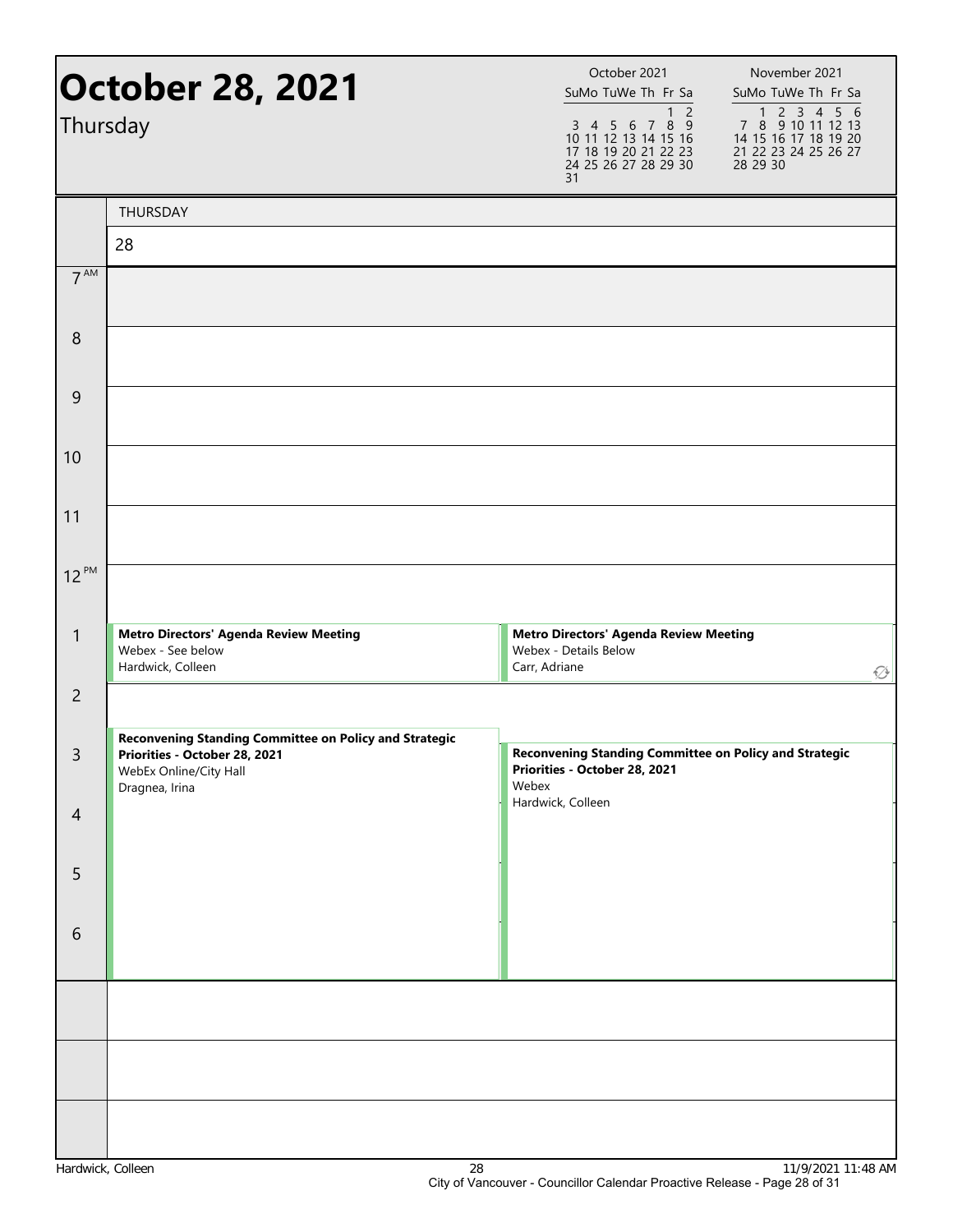| <b>October 29, 2021</b><br>Friday |                                                       | October 2021<br>November 2021<br>SuMo TuWe Th Fr Sa<br>SuMo TuWe Th Fr Sa<br>$\overline{2}$<br>1 2 3 4 5 6<br>7 8 9 10 11 12 13<br>14 15 16 17 18 19 20<br>$\mathbf{1}$<br>$\begin{array}{cccccc}\n3 & 4 & 5 & 6 & 7 & 8 & 9 \\ 10 & 11 & 12 & 13 & 14 & 15 & 16\n\end{array}$<br>17 18 19 20 21 22 23<br>24 25 26 27 28 29 30<br>21 22 23 24 25 26 27<br>28 29 30<br>31 |  |
|-----------------------------------|-------------------------------------------------------|--------------------------------------------------------------------------------------------------------------------------------------------------------------------------------------------------------------------------------------------------------------------------------------------------------------------------------------------------------------------------|--|
|                                   | <b>FRIDAY</b>                                         |                                                                                                                                                                                                                                                                                                                                                                          |  |
|                                   | 29                                                    |                                                                                                                                                                                                                                                                                                                                                                          |  |
| 7 <sup>AM</sup>                   |                                                       |                                                                                                                                                                                                                                                                                                                                                                          |  |
| $\,8\,$                           |                                                       |                                                                                                                                                                                                                                                                                                                                                                          |  |
| $\overline{9}$                    | October 29, 2021 MV Board Meeting<br>ZOOM - See Below | October 29, 2021 MV Board Meeting<br>ZOOM - See Below<br>Hardwick, Colleen                                                                                                                                                                                                                                                                                               |  |
| 10                                |                                                       |                                                                                                                                                                                                                                                                                                                                                                          |  |
| 11                                |                                                       |                                                                                                                                                                                                                                                                                                                                                                          |  |
| $12^{PM}$                         |                                                       |                                                                                                                                                                                                                                                                                                                                                                          |  |
| $\mathbf{1}$                      |                                                       |                                                                                                                                                                                                                                                                                                                                                                          |  |
| $\overline{2}$                    |                                                       |                                                                                                                                                                                                                                                                                                                                                                          |  |
| $\mathsf{3}$                      |                                                       |                                                                                                                                                                                                                                                                                                                                                                          |  |
| $\overline{4}$                    |                                                       |                                                                                                                                                                                                                                                                                                                                                                          |  |
| 5                                 |                                                       |                                                                                                                                                                                                                                                                                                                                                                          |  |
| $\sqrt{6}$                        |                                                       |                                                                                                                                                                                                                                                                                                                                                                          |  |
|                                   |                                                       |                                                                                                                                                                                                                                                                                                                                                                          |  |
|                                   |                                                       |                                                                                                                                                                                                                                                                                                                                                                          |  |
|                                   |                                                       |                                                                                                                                                                                                                                                                                                                                                                          |  |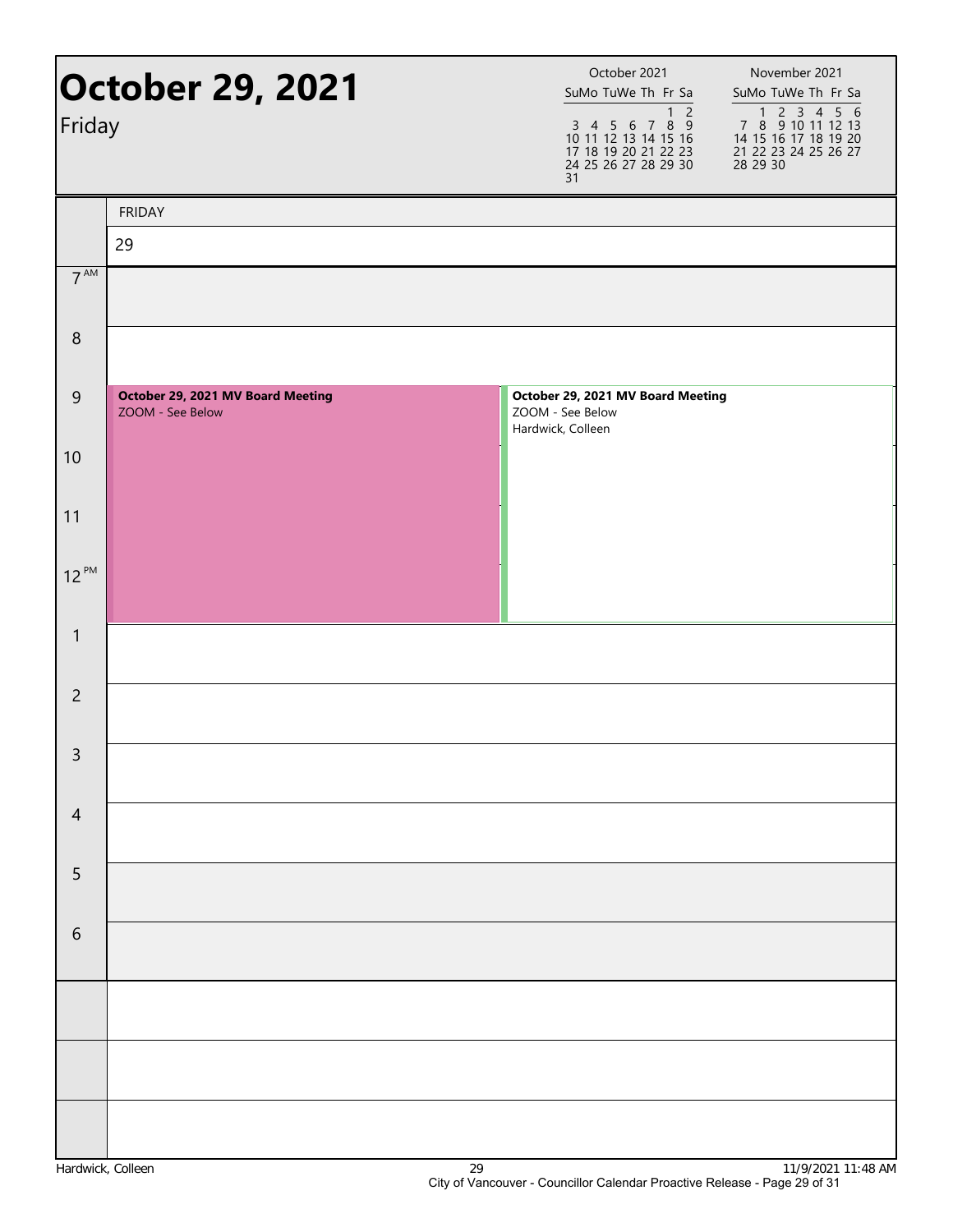| <b>October 30, 2021</b><br>Saturday |          | October 2021<br>SuMo TuWe Th Fr Sa<br>1 <sub>2</sub><br>3 4 5 6 7 8 9<br>10 11 12 13 14 15 16<br>17 18 19 20 21 22 23<br>24 25 26 27 28 29 30<br>31 | November 2021<br>SuMo TuWe Th Fr Sa<br>7 8 9 10 11 12 13<br>14 15 16 17 18 19 20<br>21 22 23 24 25 26 27<br>28 29 30 |
|-------------------------------------|----------|-----------------------------------------------------------------------------------------------------------------------------------------------------|----------------------------------------------------------------------------------------------------------------------|
|                                     | SATURDAY |                                                                                                                                                     |                                                                                                                      |
|                                     | 30       |                                                                                                                                                     |                                                                                                                      |
| $7^{\text{AM}}$                     |          |                                                                                                                                                     |                                                                                                                      |
| $\,8\,$                             |          |                                                                                                                                                     |                                                                                                                      |
| $\overline{9}$                      |          |                                                                                                                                                     |                                                                                                                      |
| 10                                  |          |                                                                                                                                                     |                                                                                                                      |
| 11                                  |          |                                                                                                                                                     |                                                                                                                      |
| $12^{PM}$                           |          |                                                                                                                                                     |                                                                                                                      |
| $\mathbf{1}$                        |          |                                                                                                                                                     |                                                                                                                      |
| $\overline{2}$                      |          |                                                                                                                                                     |                                                                                                                      |
| $\overline{3}$                      |          |                                                                                                                                                     |                                                                                                                      |
| $\overline{4}$                      |          |                                                                                                                                                     |                                                                                                                      |
| 5                                   |          |                                                                                                                                                     |                                                                                                                      |
| $\sqrt{6}$                          |          |                                                                                                                                                     |                                                                                                                      |
|                                     |          |                                                                                                                                                     |                                                                                                                      |
|                                     |          |                                                                                                                                                     |                                                                                                                      |
|                                     |          |                                                                                                                                                     |                                                                                                                      |